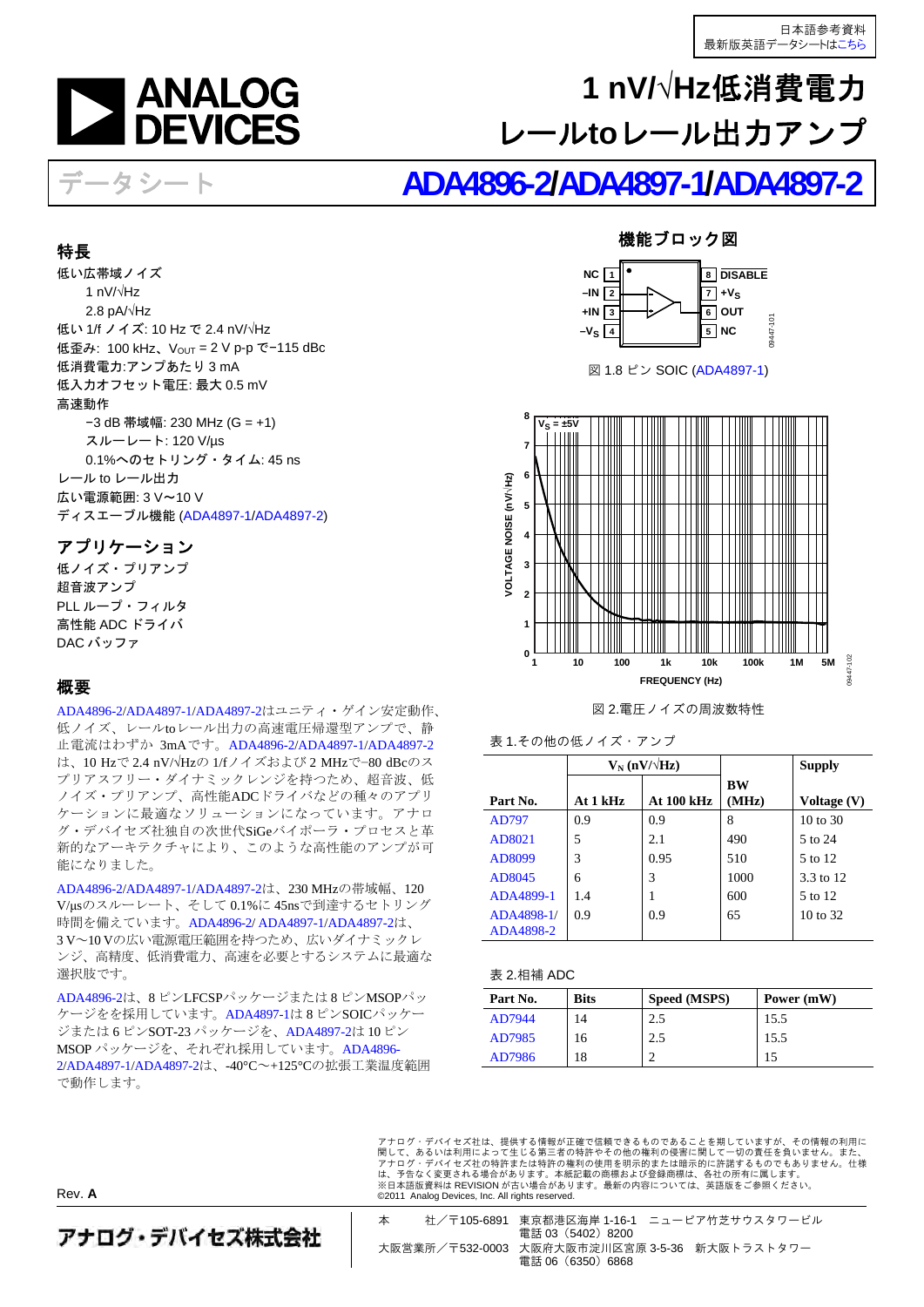# データシート

# ADA4896-2/ADA4897-1/ADA4897-2

## 目次

| 機能ブロック図……………………………………………………………………………1 |
|---------------------------------------|
|                                       |
|                                       |
|                                       |
|                                       |
|                                       |
|                                       |
|                                       |
|                                       |
|                                       |
|                                       |
|                                       |

## <span id="page-1-0"></span>改訂履歴

| $10/11$ —Rev. 0 to Rev. A                                         |  |
|-------------------------------------------------------------------|--|
|                                                                   |  |
|                                                                   |  |
|                                                                   |  |
|                                                                   |  |
|                                                                   |  |
|                                                                   |  |
|                                                                   |  |
|                                                                   |  |
| Changed Summary Statement for Typical Performance Characteristics |  |
|                                                                   |  |
|                                                                   |  |
|                                                                   |  |
|                                                                   |  |
|                                                                   |  |
|                                                                   |  |

| バイアス電流の相殺…………………………………………………………18 |  |
|-----------------------------------|--|
|                                   |  |
|                                   |  |
|                                   |  |
|                                   |  |
|                                   |  |
|                                   |  |
|                                   |  |
|                                   |  |
|                                   |  |

| Changes to Amplifier Description Section, Disable Operation Section, |  |
|----------------------------------------------------------------------|--|
|                                                                      |  |
| Added Bias Current Cancellation Section, Figure 47,                  |  |
|                                                                      |  |
|                                                                      |  |
| Changes to Low Noise, Gain Selectable Amplifier Section              |  |
|                                                                      |  |
|                                                                      |  |
|                                                                      |  |
|                                                                      |  |
|                                                                      |  |
|                                                                      |  |
|                                                                      |  |

7/11-Revision 0: Initial Version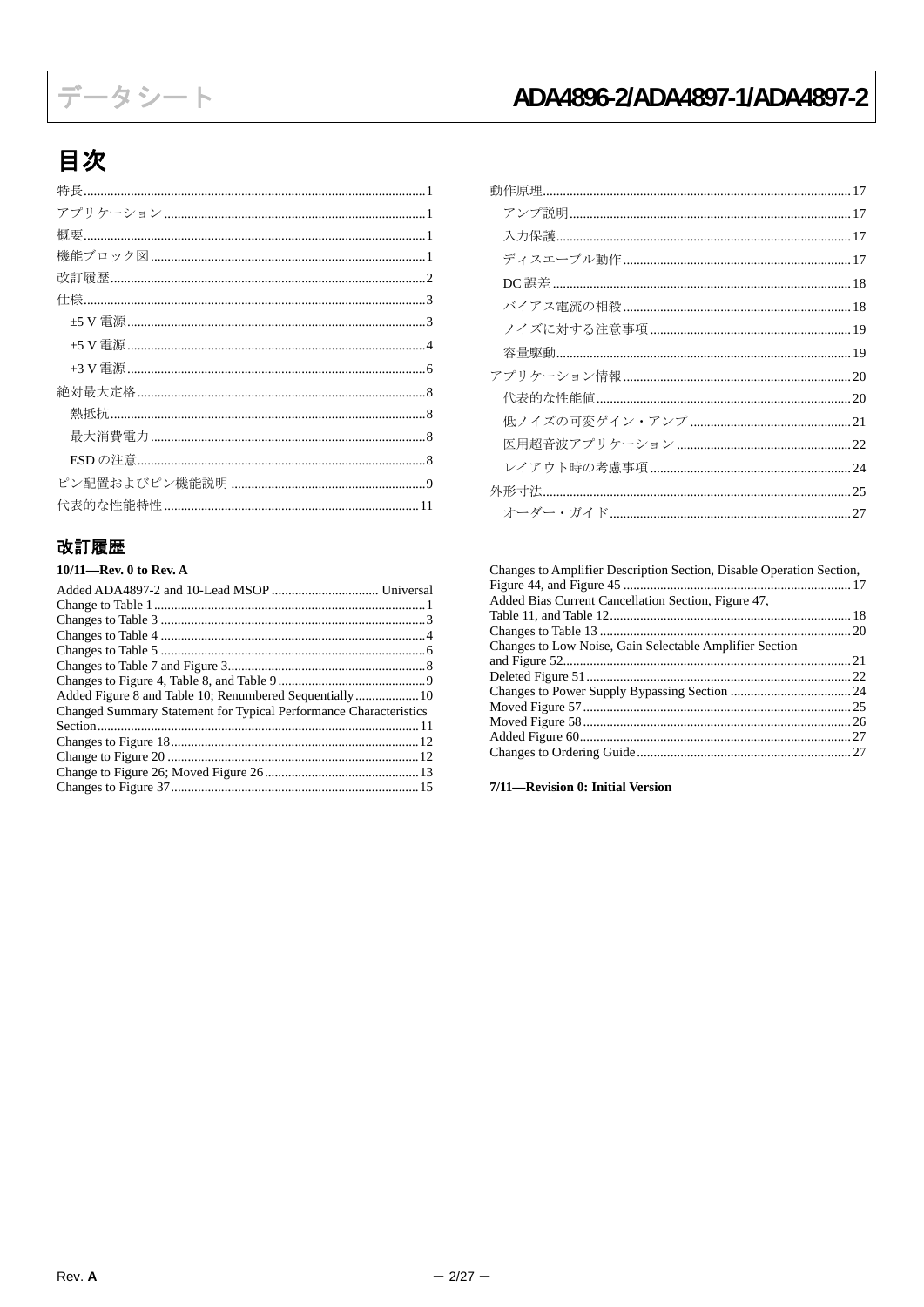## <span id="page-2-0"></span>仕様

## <span id="page-2-1"></span>**±5 V** 電源

特に指定がない限り、TA = 25°C、G = +1、RL = 1 kΩ (グラウンドへ接続)。

表 3.

| Parameter                           | <b>Test Conditions/Comments</b>                       | Min     | <b>Typ</b>       | Max     | Unit                      |
|-------------------------------------|-------------------------------------------------------|---------|------------------|---------|---------------------------|
| DYNAMIC PERFORMANCE                 |                                                       |         |                  |         |                           |
| $-3$ dB Bandwidth                   | $G = +1$ , $V_{OUT} = 0.02$ V p-p                     |         | 230              |         | MHz                       |
|                                     | $G = +1$ , $V_{OUT} = 2 V p-p$                        |         | 30               |         | MHz                       |
|                                     | $G = +2$ , $V_{OUT} = 0.02$ V p-p                     |         | 90               |         | <b>MHz</b>                |
| Bandwidth for 0.1 dB Flatness       | $G = +2$ , $V_{OUT} = 2 V p-p$ , $R_L = 100 \Omega$   |         | $\tau$           |         | MHz                       |
| Slew Rate                           | $G = +2$ , $V_{OUT} = 6$ V step                       |         | 120              |         | $V/\mu s$                 |
| Settling Time to 0.1%               | $G = +2$ , $V_{OUT} = 2 V step$                       |         | 45               |         | ns                        |
| Settling Time to 0.01%              | $G = +2$ , $V_{OUT} = 2 V$ step                       |         | 90               |         | ns                        |
| NOISE/HARMONIC PERFORMANCE          |                                                       |         |                  |         |                           |
| Harmonic Distortion (SFDR)          | $V_{OUT} = 2 V p-p$                                   |         |                  |         |                           |
|                                     | $f_C = 100$ kHz                                       |         | $-115$           |         | dBc                       |
|                                     | $f_c = 1$ MHz                                         |         | $-93$            |         | dBc                       |
|                                     | $f_C = 2 MHz$                                         |         | $-80$            |         | dBc                       |
|                                     | $f_C = 5 \text{ MHz}$                                 |         | $-61$            |         | dBc                       |
| <b>Input Voltage Noise</b>          | $f = 10$ Hz                                           |         | 2.4              |         | $nV/\sqrt{Hz}$            |
|                                     | $f = 100$ kHz                                         |         | $\mathbf{1}$     |         | $nV/\sqrt{Hz}$            |
| <b>Input Current Noise</b>          | $f = 10$ Hz                                           |         | 11               |         | $pA/\sqrt{Hz}$            |
|                                     | $f = 100$ kHz                                         |         | 2.8              |         | pA/ $\sqrt{Hz}$           |
| 0.1 Hz to 10 Hz Noise               | $G = +101$ , $R_F = 1$ k $\Omega$ , $R_G = 10 \Omega$ |         | 99               |         | nV p-p                    |
| DC PERFORMANCE                      |                                                       |         |                  |         |                           |
| Input Offset Voltage                |                                                       | $-500$  | $-28$            | $+500$  | $\mu$ V                   |
| Input Offset Voltage Drift          |                                                       |         | 0.2              |         | $\mu V$ /°C               |
| <b>Input Bias Current</b>           |                                                       | $-17$   | $-11$            | $-4$    | μA                        |
| Input Bias Current Drift            |                                                       |         | 3                |         | $nA$ <sup>o</sup> C       |
| Input Bias Offset Current           |                                                       | $-0.6$  | $-0.02$          | $+0.6$  | μA                        |
| Open-Loop Gain                      | $V_{\text{OUT}} = -4 V$ to +4 V                       | 100     | 110              |         | dB                        |
| INPUT CHARACTERISTICS               |                                                       |         |                  |         |                           |
| <b>Input Resistance</b>             |                                                       |         |                  |         |                           |
| Common-Mode                         |                                                       |         | 10               |         | $M\Omega$                 |
| Differential                        |                                                       |         | 10               |         | $k\Omega$                 |
| <b>Input Capacitance</b>            |                                                       |         |                  |         |                           |
| Common-Mode                         |                                                       |         | 3                |         | pF                        |
| Differential                        |                                                       |         | 11               |         | pF                        |
| Input Common-Mode Voltage Range     |                                                       |         | $-4.9$ to $+4.1$ |         | V                         |
| Common-Mode Rejection Ratio (CMRR)  | $V_{CM} = -2 V$ to +2 V                               | $-92$   | $-120$           |         | dB                        |
| <b>OUTPUT CHARACTERISTICS</b>       |                                                       |         |                  |         |                           |
| Output Overdrive Recovery Time      | $V_{IN} = \pm 5 V$ , $G = +2$                         |         | $81\,$           |         | ns                        |
| Output Voltage Swing                |                                                       |         |                  |         |                           |
| Positive                            | $R_L = 1 k\Omega$                                     | 4.85    | 4.96             |         | $\mathbf{V}$              |
|                                     | $R_{\rm L} = 100~\Omega$                              | 4.5     | 4.73             |         | $\ensuremath{\mathbf{V}}$ |
| Negative                            | $R_L = 1 k\Omega$                                     | $-4.85$ | $-4.97$          |         | V                         |
|                                     | $R_{\rm L} = 100~\Omega$                              | $-4.5$  | $-4.84$          |         | $\mathbf{V}$              |
| <b>Output Current</b>               | $SFDR = -45$ dBc                                      |         | $80\,$           |         | mA                        |
| Short-Circuit Current               | Sinking/sourcing                                      |         | 135              |         | mA                        |
| Capacitive Load Drive               | 30% overshoot, $G = +2$                               |         | 39               |         | pF                        |
| POWER SUPPLY                        |                                                       |         |                  |         |                           |
| <b>Operating Range</b>              |                                                       |         | 3 to 10          |         | $\mathbf V$               |
| Quiescent Current per Amplifier     |                                                       | 2.8     | $3.0\,$          | $3.2\,$ | mA                        |
|                                     | $\overline{\text{DISABLE}}$ = -5 V                    |         | 0.13             | 0.25    | mA                        |
| Power Supply Rejection Ratio (PSRR) |                                                       |         |                  |         |                           |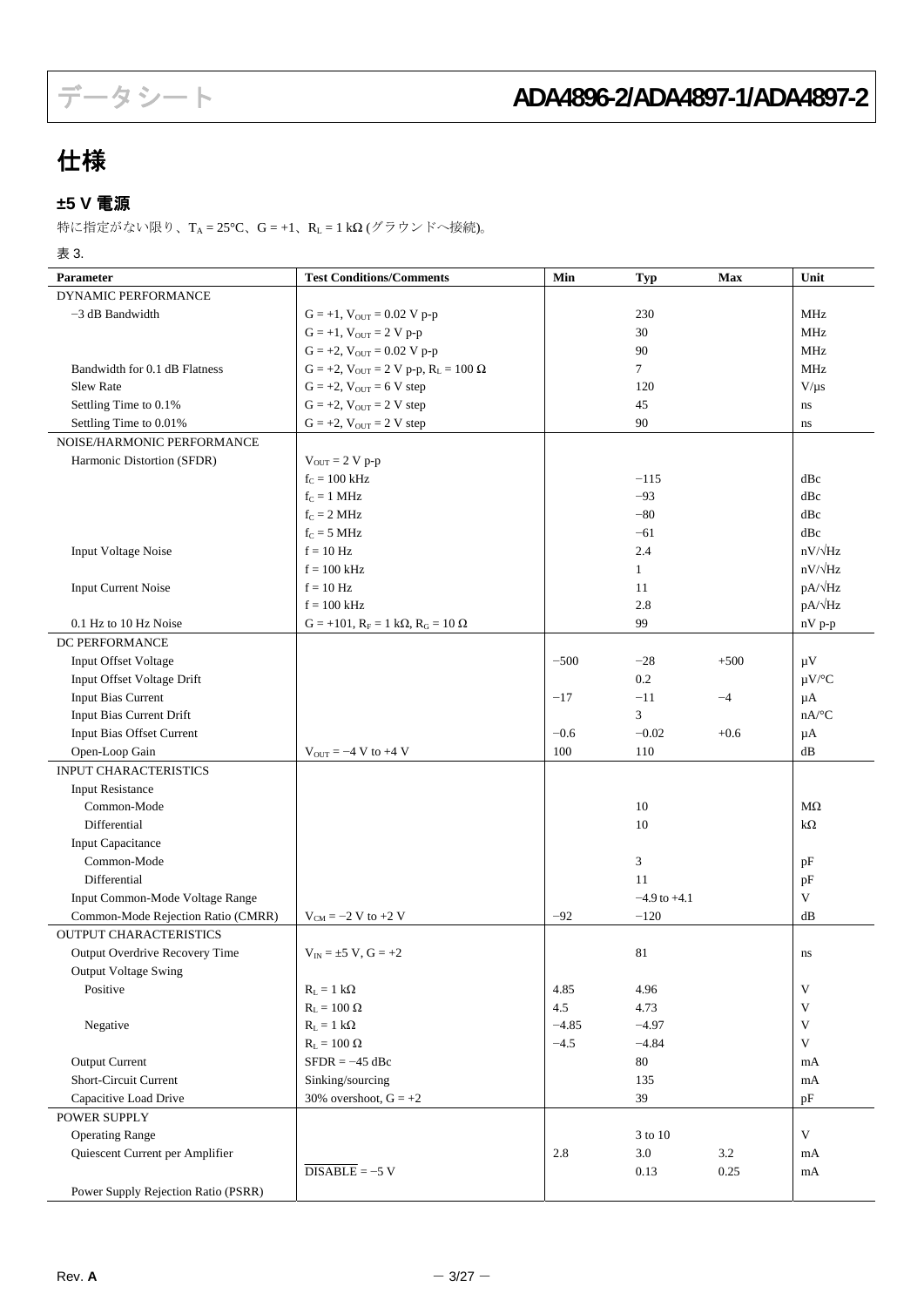| <b>Parameter</b>                  | <b>Test Conditions/Comments</b>        | Min   | Typ                         | <b>Max</b> | Unit    |
|-----------------------------------|----------------------------------------|-------|-----------------------------|------------|---------|
| Positive                          | $+V_s = 4 V$ to 6 V, $-V_s = -5 V$     | $-96$ | $-125$                      |            | dB      |
| Negative                          | $+V_s = 5 V$ , $-V_s = -4 V$ to $-6 V$ | $-96$ | $-121$                      |            | dB      |
| DISABLE PIN (ADA4897-1/ADA4897-2) |                                        |       |                             |            |         |
| <b>DISABLE Voltage</b>            | Enabled                                |       | $>+V_s = 0.5$               |            | V       |
|                                   | Disabled                               |       | $\leftarrow$ $\rm +V_S = 2$ |            | V       |
| <b>Input Current</b>              |                                        |       |                             |            |         |
| Enabled                           | $DISABLE = +5 V$                       |       | $-1.2$                      |            | μA      |
| Disabled                          | $DISABLE = -5 V$                       |       | $-40$                       |            | μA      |
| Switching Speed                   |                                        |       |                             |            |         |
| Enabled                           |                                        |       | 0.25                        |            | $\mu s$ |
| Disabled                          |                                        |       | 12                          |            | $\mu s$ |

## <span id="page-3-0"></span>**+5 V**電源

特に指定がない限り、TA = 25°C、G = +1、RL = 1 kΩ (電源中心に接続)。

#### 表 4.

| DYNAMIC PERFORMANCE<br>$-3$ dB Bandwidth<br>$G = +1$ , $V_{OUT} = 0.02$ V p-p<br>230<br><b>MHz</b><br>$G = +1$ , $V_{OUT} = 2 V p-p$<br>30<br><b>MHz</b><br>$G = +2$ , $V_{OUT} = 0.02$ V p-p<br>90<br>MHz<br>$\overline{7}$<br>$G = +2$ , $V_{OUT} = 2 V p-p$ , $R_L = 100 \Omega$<br>Bandwidth for 0.1 dB Flatness<br>MHz<br>$G = +2$ , $V_{OUT} = 3 V$ step<br><b>Slew Rate</b><br>100<br>$V/\mu s$<br>Settling Time to 0.1%<br>$G = +2$ , $V_{OUT} = 2 V$ step<br>45<br>ns<br>Settling Time to 0.01%<br>95<br>$G = +2$ , $V_{OUT} = 2 V$ step<br>$\rm ns$<br>NOISE/HARMONIC PERFORMANCE<br>Harmonic Distortion (SFDR)<br>$V_{OUT} = 2 V p-p$<br>$f_C = 100$ kHz<br>$-115$<br>dBc<br>$f_C = 1$ MHz<br>$-93$<br>dBc<br>$f_C = 2 MHz$<br>$-80$<br>dBc<br>$f_C = 5 \text{ MHz}$<br>$-61$<br>dBc<br>$nV/\sqrt{Hz}$<br>$f = 10$ Hz<br>2.4<br><b>Input Voltage Noise</b><br>$nV/\sqrt{Hz}$<br>$f = 100$ kHz<br>$\mathbf{1}$<br>$pA/\sqrt{Hz}$<br><b>Input Current Noise</b><br>$f = 10$ Hz<br>11<br>pA/ $\sqrt{Hz}$<br>2.8<br>$f = 100$ kHz<br>99<br>0.1 Hz to 10 Hz Noise<br>$G = +101$ , $R_F = 1$ k $\Omega$ , $R_G = 10 \Omega$<br>nV p-p<br>DC PERFORMANCE<br>$-500$<br>$-30$<br>$+500$<br>Input Offset Voltage<br>$\mu$ V<br>Input Offset Voltage Drift<br>0.2<br>$\mu V$ /°C<br><b>Input Bias Current</b><br>$-11$<br>$-17$<br>$-4$<br>$\mu A$<br>Input Bias Current Drift<br>3<br>$nA$ <sup>o</sup> C<br>Input Bias Offset Current<br>$-0.6$<br>$-0.02$<br>$+0.6$<br>$\mu A$<br>97<br>Open-Loop Gain<br>$V_{OUT} = 0.5 V$ to 4.5 V<br>110<br>dB<br>INPUT CHARACTERISTICS<br><b>Input Resistance</b><br>Common-Mode<br>10<br>$M\Omega$<br>Differential<br>10<br>$k\Omega$<br><b>Input Capacitance</b><br>Common-Mode<br>3<br>pF<br>Differential<br>11<br>pF<br>V<br>Input Common-Mode Voltage Range<br>$0.1$ to $4.1$ | Parameter                          | <b>Test Conditions/Comments</b> | Min   | <b>Typ</b> | Max | Unit |
|---------------------------------------------------------------------------------------------------------------------------------------------------------------------------------------------------------------------------------------------------------------------------------------------------------------------------------------------------------------------------------------------------------------------------------------------------------------------------------------------------------------------------------------------------------------------------------------------------------------------------------------------------------------------------------------------------------------------------------------------------------------------------------------------------------------------------------------------------------------------------------------------------------------------------------------------------------------------------------------------------------------------------------------------------------------------------------------------------------------------------------------------------------------------------------------------------------------------------------------------------------------------------------------------------------------------------------------------------------------------------------------------------------------------------------------------------------------------------------------------------------------------------------------------------------------------------------------------------------------------------------------------------------------------------------------------------------------------------------------------------------------------------------------------------------------------------|------------------------------------|---------------------------------|-------|------------|-----|------|
|                                                                                                                                                                                                                                                                                                                                                                                                                                                                                                                                                                                                                                                                                                                                                                                                                                                                                                                                                                                                                                                                                                                                                                                                                                                                                                                                                                                                                                                                                                                                                                                                                                                                                                                                                                                                                           |                                    |                                 |       |            |     |      |
|                                                                                                                                                                                                                                                                                                                                                                                                                                                                                                                                                                                                                                                                                                                                                                                                                                                                                                                                                                                                                                                                                                                                                                                                                                                                                                                                                                                                                                                                                                                                                                                                                                                                                                                                                                                                                           |                                    |                                 |       |            |     |      |
|                                                                                                                                                                                                                                                                                                                                                                                                                                                                                                                                                                                                                                                                                                                                                                                                                                                                                                                                                                                                                                                                                                                                                                                                                                                                                                                                                                                                                                                                                                                                                                                                                                                                                                                                                                                                                           |                                    |                                 |       |            |     |      |
|                                                                                                                                                                                                                                                                                                                                                                                                                                                                                                                                                                                                                                                                                                                                                                                                                                                                                                                                                                                                                                                                                                                                                                                                                                                                                                                                                                                                                                                                                                                                                                                                                                                                                                                                                                                                                           |                                    |                                 |       |            |     |      |
|                                                                                                                                                                                                                                                                                                                                                                                                                                                                                                                                                                                                                                                                                                                                                                                                                                                                                                                                                                                                                                                                                                                                                                                                                                                                                                                                                                                                                                                                                                                                                                                                                                                                                                                                                                                                                           |                                    |                                 |       |            |     |      |
|                                                                                                                                                                                                                                                                                                                                                                                                                                                                                                                                                                                                                                                                                                                                                                                                                                                                                                                                                                                                                                                                                                                                                                                                                                                                                                                                                                                                                                                                                                                                                                                                                                                                                                                                                                                                                           |                                    |                                 |       |            |     |      |
|                                                                                                                                                                                                                                                                                                                                                                                                                                                                                                                                                                                                                                                                                                                                                                                                                                                                                                                                                                                                                                                                                                                                                                                                                                                                                                                                                                                                                                                                                                                                                                                                                                                                                                                                                                                                                           |                                    |                                 |       |            |     |      |
|                                                                                                                                                                                                                                                                                                                                                                                                                                                                                                                                                                                                                                                                                                                                                                                                                                                                                                                                                                                                                                                                                                                                                                                                                                                                                                                                                                                                                                                                                                                                                                                                                                                                                                                                                                                                                           |                                    |                                 |       |            |     |      |
|                                                                                                                                                                                                                                                                                                                                                                                                                                                                                                                                                                                                                                                                                                                                                                                                                                                                                                                                                                                                                                                                                                                                                                                                                                                                                                                                                                                                                                                                                                                                                                                                                                                                                                                                                                                                                           |                                    |                                 |       |            |     |      |
|                                                                                                                                                                                                                                                                                                                                                                                                                                                                                                                                                                                                                                                                                                                                                                                                                                                                                                                                                                                                                                                                                                                                                                                                                                                                                                                                                                                                                                                                                                                                                                                                                                                                                                                                                                                                                           |                                    |                                 |       |            |     |      |
|                                                                                                                                                                                                                                                                                                                                                                                                                                                                                                                                                                                                                                                                                                                                                                                                                                                                                                                                                                                                                                                                                                                                                                                                                                                                                                                                                                                                                                                                                                                                                                                                                                                                                                                                                                                                                           |                                    |                                 |       |            |     |      |
|                                                                                                                                                                                                                                                                                                                                                                                                                                                                                                                                                                                                                                                                                                                                                                                                                                                                                                                                                                                                                                                                                                                                                                                                                                                                                                                                                                                                                                                                                                                                                                                                                                                                                                                                                                                                                           |                                    |                                 |       |            |     |      |
|                                                                                                                                                                                                                                                                                                                                                                                                                                                                                                                                                                                                                                                                                                                                                                                                                                                                                                                                                                                                                                                                                                                                                                                                                                                                                                                                                                                                                                                                                                                                                                                                                                                                                                                                                                                                                           |                                    |                                 |       |            |     |      |
|                                                                                                                                                                                                                                                                                                                                                                                                                                                                                                                                                                                                                                                                                                                                                                                                                                                                                                                                                                                                                                                                                                                                                                                                                                                                                                                                                                                                                                                                                                                                                                                                                                                                                                                                                                                                                           |                                    |                                 |       |            |     |      |
|                                                                                                                                                                                                                                                                                                                                                                                                                                                                                                                                                                                                                                                                                                                                                                                                                                                                                                                                                                                                                                                                                                                                                                                                                                                                                                                                                                                                                                                                                                                                                                                                                                                                                                                                                                                                                           |                                    |                                 |       |            |     |      |
|                                                                                                                                                                                                                                                                                                                                                                                                                                                                                                                                                                                                                                                                                                                                                                                                                                                                                                                                                                                                                                                                                                                                                                                                                                                                                                                                                                                                                                                                                                                                                                                                                                                                                                                                                                                                                           |                                    |                                 |       |            |     |      |
|                                                                                                                                                                                                                                                                                                                                                                                                                                                                                                                                                                                                                                                                                                                                                                                                                                                                                                                                                                                                                                                                                                                                                                                                                                                                                                                                                                                                                                                                                                                                                                                                                                                                                                                                                                                                                           |                                    |                                 |       |            |     |      |
|                                                                                                                                                                                                                                                                                                                                                                                                                                                                                                                                                                                                                                                                                                                                                                                                                                                                                                                                                                                                                                                                                                                                                                                                                                                                                                                                                                                                                                                                                                                                                                                                                                                                                                                                                                                                                           |                                    |                                 |       |            |     |      |
|                                                                                                                                                                                                                                                                                                                                                                                                                                                                                                                                                                                                                                                                                                                                                                                                                                                                                                                                                                                                                                                                                                                                                                                                                                                                                                                                                                                                                                                                                                                                                                                                                                                                                                                                                                                                                           |                                    |                                 |       |            |     |      |
|                                                                                                                                                                                                                                                                                                                                                                                                                                                                                                                                                                                                                                                                                                                                                                                                                                                                                                                                                                                                                                                                                                                                                                                                                                                                                                                                                                                                                                                                                                                                                                                                                                                                                                                                                                                                                           |                                    |                                 |       |            |     |      |
|                                                                                                                                                                                                                                                                                                                                                                                                                                                                                                                                                                                                                                                                                                                                                                                                                                                                                                                                                                                                                                                                                                                                                                                                                                                                                                                                                                                                                                                                                                                                                                                                                                                                                                                                                                                                                           |                                    |                                 |       |            |     |      |
|                                                                                                                                                                                                                                                                                                                                                                                                                                                                                                                                                                                                                                                                                                                                                                                                                                                                                                                                                                                                                                                                                                                                                                                                                                                                                                                                                                                                                                                                                                                                                                                                                                                                                                                                                                                                                           |                                    |                                 |       |            |     |      |
|                                                                                                                                                                                                                                                                                                                                                                                                                                                                                                                                                                                                                                                                                                                                                                                                                                                                                                                                                                                                                                                                                                                                                                                                                                                                                                                                                                                                                                                                                                                                                                                                                                                                                                                                                                                                                           |                                    |                                 |       |            |     |      |
|                                                                                                                                                                                                                                                                                                                                                                                                                                                                                                                                                                                                                                                                                                                                                                                                                                                                                                                                                                                                                                                                                                                                                                                                                                                                                                                                                                                                                                                                                                                                                                                                                                                                                                                                                                                                                           |                                    |                                 |       |            |     |      |
|                                                                                                                                                                                                                                                                                                                                                                                                                                                                                                                                                                                                                                                                                                                                                                                                                                                                                                                                                                                                                                                                                                                                                                                                                                                                                                                                                                                                                                                                                                                                                                                                                                                                                                                                                                                                                           |                                    |                                 |       |            |     |      |
|                                                                                                                                                                                                                                                                                                                                                                                                                                                                                                                                                                                                                                                                                                                                                                                                                                                                                                                                                                                                                                                                                                                                                                                                                                                                                                                                                                                                                                                                                                                                                                                                                                                                                                                                                                                                                           |                                    |                                 |       |            |     |      |
|                                                                                                                                                                                                                                                                                                                                                                                                                                                                                                                                                                                                                                                                                                                                                                                                                                                                                                                                                                                                                                                                                                                                                                                                                                                                                                                                                                                                                                                                                                                                                                                                                                                                                                                                                                                                                           |                                    |                                 |       |            |     |      |
|                                                                                                                                                                                                                                                                                                                                                                                                                                                                                                                                                                                                                                                                                                                                                                                                                                                                                                                                                                                                                                                                                                                                                                                                                                                                                                                                                                                                                                                                                                                                                                                                                                                                                                                                                                                                                           |                                    |                                 |       |            |     |      |
|                                                                                                                                                                                                                                                                                                                                                                                                                                                                                                                                                                                                                                                                                                                                                                                                                                                                                                                                                                                                                                                                                                                                                                                                                                                                                                                                                                                                                                                                                                                                                                                                                                                                                                                                                                                                                           |                                    |                                 |       |            |     |      |
|                                                                                                                                                                                                                                                                                                                                                                                                                                                                                                                                                                                                                                                                                                                                                                                                                                                                                                                                                                                                                                                                                                                                                                                                                                                                                                                                                                                                                                                                                                                                                                                                                                                                                                                                                                                                                           |                                    |                                 |       |            |     |      |
|                                                                                                                                                                                                                                                                                                                                                                                                                                                                                                                                                                                                                                                                                                                                                                                                                                                                                                                                                                                                                                                                                                                                                                                                                                                                                                                                                                                                                                                                                                                                                                                                                                                                                                                                                                                                                           |                                    |                                 |       |            |     |      |
|                                                                                                                                                                                                                                                                                                                                                                                                                                                                                                                                                                                                                                                                                                                                                                                                                                                                                                                                                                                                                                                                                                                                                                                                                                                                                                                                                                                                                                                                                                                                                                                                                                                                                                                                                                                                                           |                                    |                                 |       |            |     |      |
|                                                                                                                                                                                                                                                                                                                                                                                                                                                                                                                                                                                                                                                                                                                                                                                                                                                                                                                                                                                                                                                                                                                                                                                                                                                                                                                                                                                                                                                                                                                                                                                                                                                                                                                                                                                                                           |                                    |                                 |       |            |     |      |
|                                                                                                                                                                                                                                                                                                                                                                                                                                                                                                                                                                                                                                                                                                                                                                                                                                                                                                                                                                                                                                                                                                                                                                                                                                                                                                                                                                                                                                                                                                                                                                                                                                                                                                                                                                                                                           |                                    |                                 |       |            |     |      |
|                                                                                                                                                                                                                                                                                                                                                                                                                                                                                                                                                                                                                                                                                                                                                                                                                                                                                                                                                                                                                                                                                                                                                                                                                                                                                                                                                                                                                                                                                                                                                                                                                                                                                                                                                                                                                           | Common-Mode Rejection Ratio (CMRR) | $V_{CM} = 1 V$ to 4 V           | $-91$ | $-118$     |     | dB   |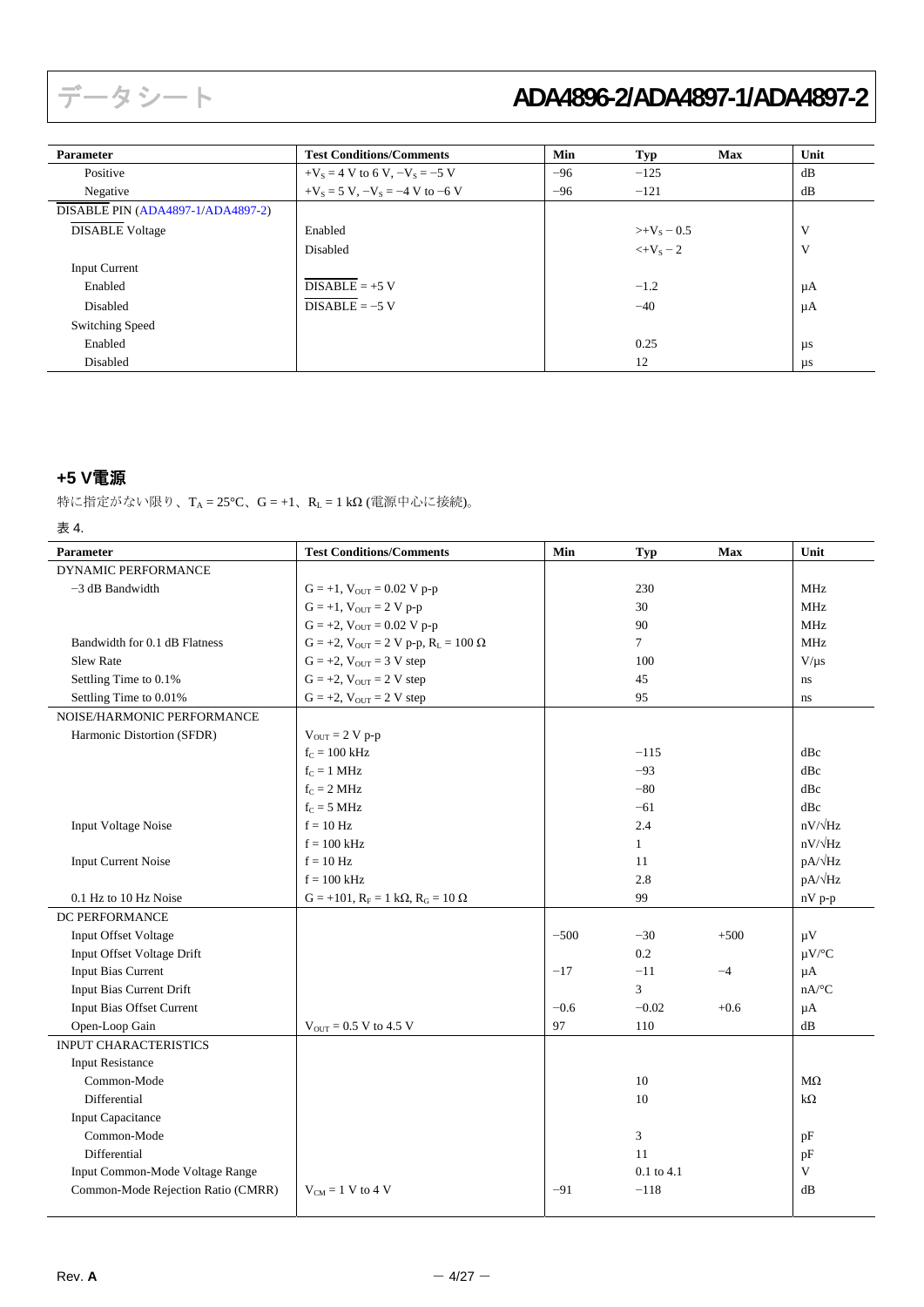| <b>Parameter</b>                    | <b>Test Conditions/Comments</b>            | Min   | <b>Typ</b>                         | Max  | Unit    |
|-------------------------------------|--------------------------------------------|-------|------------------------------------|------|---------|
| <b>OUTPUT CHARACTERISTICS</b>       |                                            |       |                                    |      |         |
| Output Overdrive Recovery Time      | $V_{IN} = 0$ V to 5 V, $G = +2$            |       | 96                                 |      | ns      |
| Output Voltage Swing                |                                            |       |                                    |      |         |
| Positive                            | $R_{L} = 1 k\Omega$                        | 4.85  | 4.98                               |      | V       |
|                                     | $R_{\rm L} = 100 \Omega$                   | 4.8   | 4.88                               |      | V       |
| Negative                            | $R_L = 1 k\Omega$                          | 0.15  | 0.014                              |      | V       |
|                                     | $R_{\rm L} = 100~\Omega$                   | 0.2   | 0.08                               |      | V       |
| <b>Output Current</b>               | $SFDR = -45$ dBc                           |       | 70                                 |      | mA      |
| <b>Short-Circuit Current</b>        | Sinking/sourcing                           |       | 125                                |      | mA      |
| Capacitive Load Drive               | 30% overshoot, $G = +2$                    |       | 39                                 |      | pF      |
| <b>POWER SUPPLY</b>                 |                                            |       |                                    |      |         |
| <b>Operating Range</b>              |                                            |       | 3 to 10                            |      | V       |
| Quiescent Current per Amplifier     |                                            | 2.6   | 2.8                                | 2.9  | mA      |
|                                     | $DISABLE = 0 V$                            |       | 0.05                               | 0.18 | mA      |
| Power Supply Rejection Ratio (PSRR) |                                            |       |                                    |      |         |
| Positive                            | $+V_s = 4.5$ V to 5.5 V, $-V_s = 0$ V      | $-96$ | $-123$                             |      | dB      |
| Negative                            | $+V_s = 5 V$ , $-V_s = -0.5 V$ to $+0.5 V$ | $-96$ | $-121$                             |      | dB      |
| DISABLE PIN (ADA4897-1/ADA4897-2)   |                                            |       |                                    |      |         |
| <b>DISABLE Voltage</b>              | Enabled                                    |       | $>+V_s = 0.5$                      |      | V       |
|                                     | Disabled                                   |       | $\leftarrow$ $\rm{V}_{\rm{s}}$ – 2 |      | V       |
| <b>Input Current</b>                |                                            |       |                                    |      |         |
| Enabled                             | $DISABLE = +5 V$                           |       | $-1.2$                             |      | $\mu A$ |
| Disabled                            | $\overline{\text{DISABLE}} = 0 \text{ V}$  |       | $-20$                              |      | $\mu A$ |
| <b>Switching Speed</b>              |                                            |       |                                    |      |         |
| Enabled                             |                                            |       | 0.25                               |      | $\mu s$ |
| Disabled                            |                                            |       | 12                                 |      | $\mu s$ |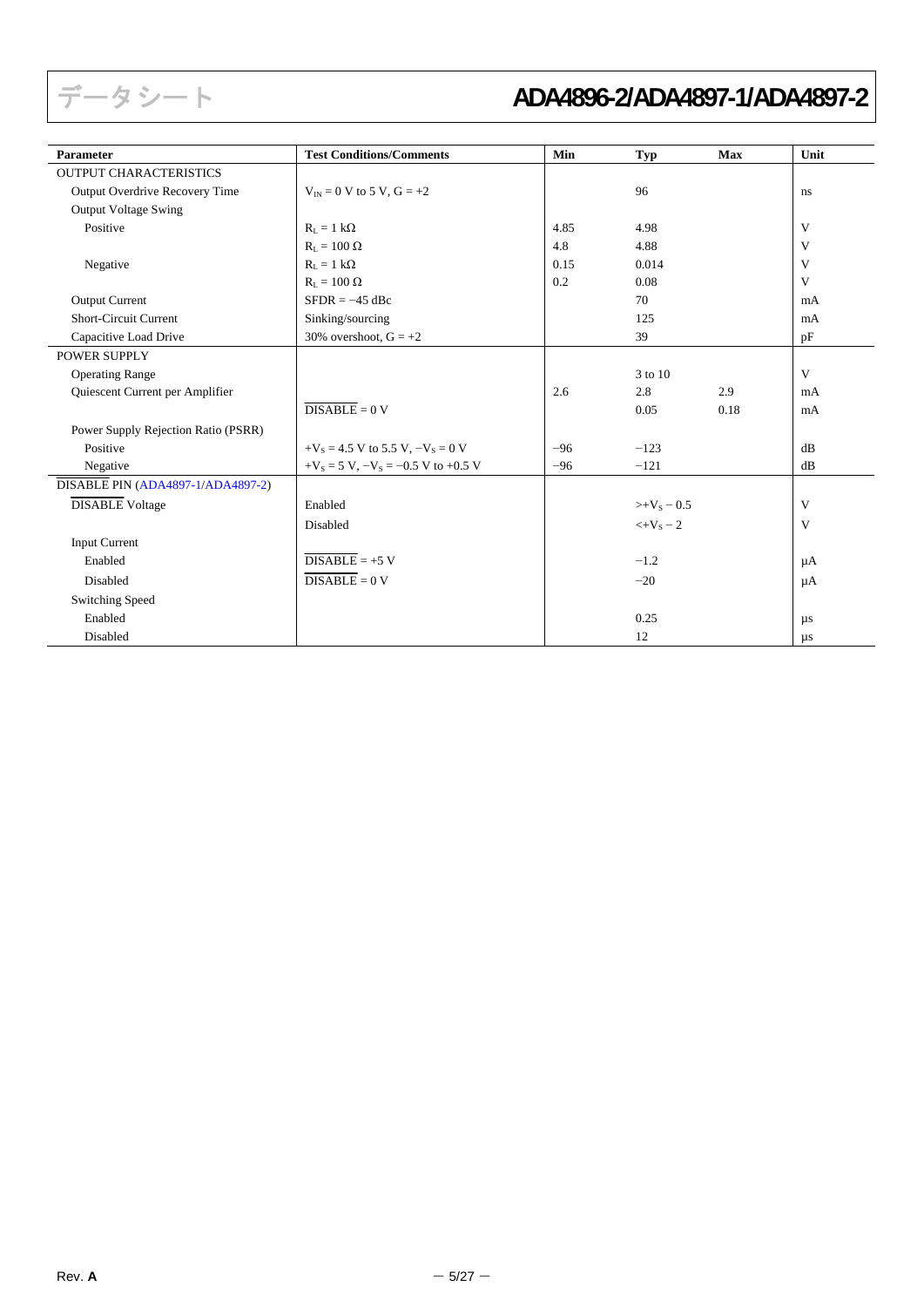## <span id="page-5-0"></span>**+3 V**電源

特に指定がない限り、TA = 25°C、G = +1、RL = 1 kΩ (電源中心に接続)。

表 5.

| Parameter                           | <b>Test Conditions/Comments</b>                       | Min     | <b>Typ</b>   | <b>Max</b> | Unit                      |
|-------------------------------------|-------------------------------------------------------|---------|--------------|------------|---------------------------|
| <b>DYNAMIC PERFORMANCE</b>          |                                                       |         |              |            |                           |
| $-3$ dB Bandwidth                   | $G = +1$ , $V_{OUT} = 0.02$ V p-p                     |         | 230          |            | MHz                       |
|                                     | $G = -1$ , $V_{OUT} = 1 V p-p$                        |         | 45           |            | MHz                       |
|                                     | $G = +2$ , $V_{OUT} = 0.02$ V p-p                     |         | 90           |            | MHz                       |
| Bandwidth for 0.1 dB Flatness       | $G = +2$ , $V_{OUT} = 2 V p-p$ , $R_L = 100 \Omega$   |         | $\tau$       |            | <b>MHz</b>                |
| Slew Rate                           | $G = +2$ , $V_{OUT} = 1$ V step                       |         | 85           |            | $V/\mu s$                 |
| Settling Time to 0.1%               | $G = +2$ , $V_{OUT} = 2 V$ step                       |         | 45           |            | $\rm ns$                  |
| Settling Time to 0.01%              | $G = +2$ , $V_{OUT} = 2 V$ step                       |         | 96           |            | $\rm ns$                  |
| NOISE/HARMONIC PERFORMANCE          |                                                       |         |              |            |                           |
| Harmonic Distortion (SFDR)          | $f_C = 100$ kHz, $V_{OUT} = 2$ V p-p, $G = +2$        |         | $-105$       |            | dBc                       |
|                                     | $f_C = 1$ MHz, $V_{OUT} = 1$ V p-p, $G = -1$          |         | $-84$        |            | dBc                       |
|                                     | $f_C = 2$ MHz, $V_{OUT} = 1$ V p-p, $G = -1$          |         | $-77$        |            | dBc                       |
|                                     | $f_C = 5$ MHz, $V_{OUT} = 1$ V p-p, $G = -1$          |         | $-60$        |            | dBc                       |
| <b>Input Voltage Noise</b>          | $f = 10 Hz$                                           |         | 2.3          |            | $nV/\sqrt{Hz}$            |
|                                     | $f = 100$ kHz                                         |         | $\mathbf{1}$ |            | $nV/\sqrt{Hz}$            |
| <b>Input Current Noise</b>          | $f = 10 Hz$                                           |         | 11           |            | $pA/\sqrt{Hz}$            |
|                                     | $f = 100$ kHz                                         |         | 2.8          |            | $pA/\sqrt{Hz}$            |
| 0.1 Hz to 10 Hz Noise               | $G = +101$ , $R_F = 1$ k $\Omega$ , $R_G = 10 \Omega$ |         | 99           |            | nV p-p                    |
| DC PERFORMANCE                      |                                                       |         |              |            |                           |
| <b>Input Offset Voltage</b>         |                                                       | $-500$  | $-30$        | $+500$     | $\mu$ V                   |
| Input Offset Voltage Drift          |                                                       |         | $0.2\,$      |            | $\mu$ V/°C                |
| <b>Input Bias Current</b>           |                                                       | $-17$   | $-11$        | $-4$       |                           |
|                                     |                                                       |         | 3            |            | μA<br>$nA$ <sup>o</sup> C |
| Input Bias Current Drift            |                                                       |         |              |            |                           |
| Input Bias Offset Current           |                                                       | $-0.6$  | $-0.02$      | $+0.6$     | μA                        |
| Open-Loop Gain                      | $V_{\text{OUT}} = 0.5 V$ to 2.5 V                     | 95      | 108          |            | dB                        |
| <b>INPUT CHARACTERISTICS</b>        |                                                       |         |              |            |                           |
| <b>Input Resistance</b>             |                                                       |         |              |            |                           |
| Common-Mode                         |                                                       |         | 10           |            | МΩ                        |
| Differential                        |                                                       |         | 10           |            | $k\Omega$                 |
| <b>Input Capacitance</b>            |                                                       |         |              |            |                           |
| Common-Mode                         |                                                       |         | 3            |            | pF                        |
| Differential                        |                                                       |         | 11           |            | pF                        |
| Input Common-Mode Voltage Range     |                                                       |         | 0.1 to 2.1   |            | V                         |
| Common-Mode Rejection Ratio (CMRR)  | $V_{CM} = 1.1 V$ to 1.9 V                             | $-90$   | $-124$       |            | dB                        |
| <b>OUTPUT CHARACTERISTICS</b>       |                                                       |         |              |            |                           |
| Output Overdrive Recovery Time      | $V_{IN} = 0$ V to 3 V, $G = +2$                       |         | 83           |            | ns                        |
| <b>Output Voltage Swing</b>         |                                                       |         |              |            |                           |
| Positive                            | $R_{\rm L}=1~{\rm k}\Omega$                           | 2.85    | 2.97         |            | $\ensuremath{\mathsf{V}}$ |
|                                     | $R_{\rm L} = 100~\Omega$                              | $2.8\,$ | 2.92         |            | $\mathbf{V}$              |
| Negative                            | $R_L = 1 k\Omega$                                     | 0.15    | 0.01         |            | $\mathbf{V}$              |
|                                     | $R_{\rm L} = 100~\Omega$                              | $0.2\,$ | 0.05         |            | V                         |
| <b>Output Current</b>               | $SFDR = -45$ dBc                                      |         | 60           |            | mA                        |
| Short-Circuit Current               | Sinking/sourcing                                      |         | 120          |            | mA                        |
| Capacitive Load Drive               | 30% overshoot, $G = +2$                               |         | 39           |            | pF                        |
| POWER SUPPLY                        |                                                       |         |              |            |                           |
| <b>Operating Range</b>              |                                                       |         | 3 to 10      |            | $\mathbf V$               |
| Quiescent Current per Amplifier     |                                                       | 2.5     | 2.7          | 2.9        | mA                        |
|                                     | $\overline{\text{DISABLE}} = 0 \text{ V}$             |         | 0.035        | 0.15       | mA                        |
| Power Supply Rejection Ratio (PSRR) |                                                       |         |              |            |                           |
| Positive                            | $+V_s = 2.7$ V to 3.7 V, $-V_s = 0$ V                 | -96     | $-121$       |            | dB                        |
| Negative                            | $+V_s = 3 V$ , $-V_s = -0.3 V$ to $+0.7 V$            | -96     | $-120$       |            | $\mathrm{dB}$             |
|                                     |                                                       |         |              |            |                           |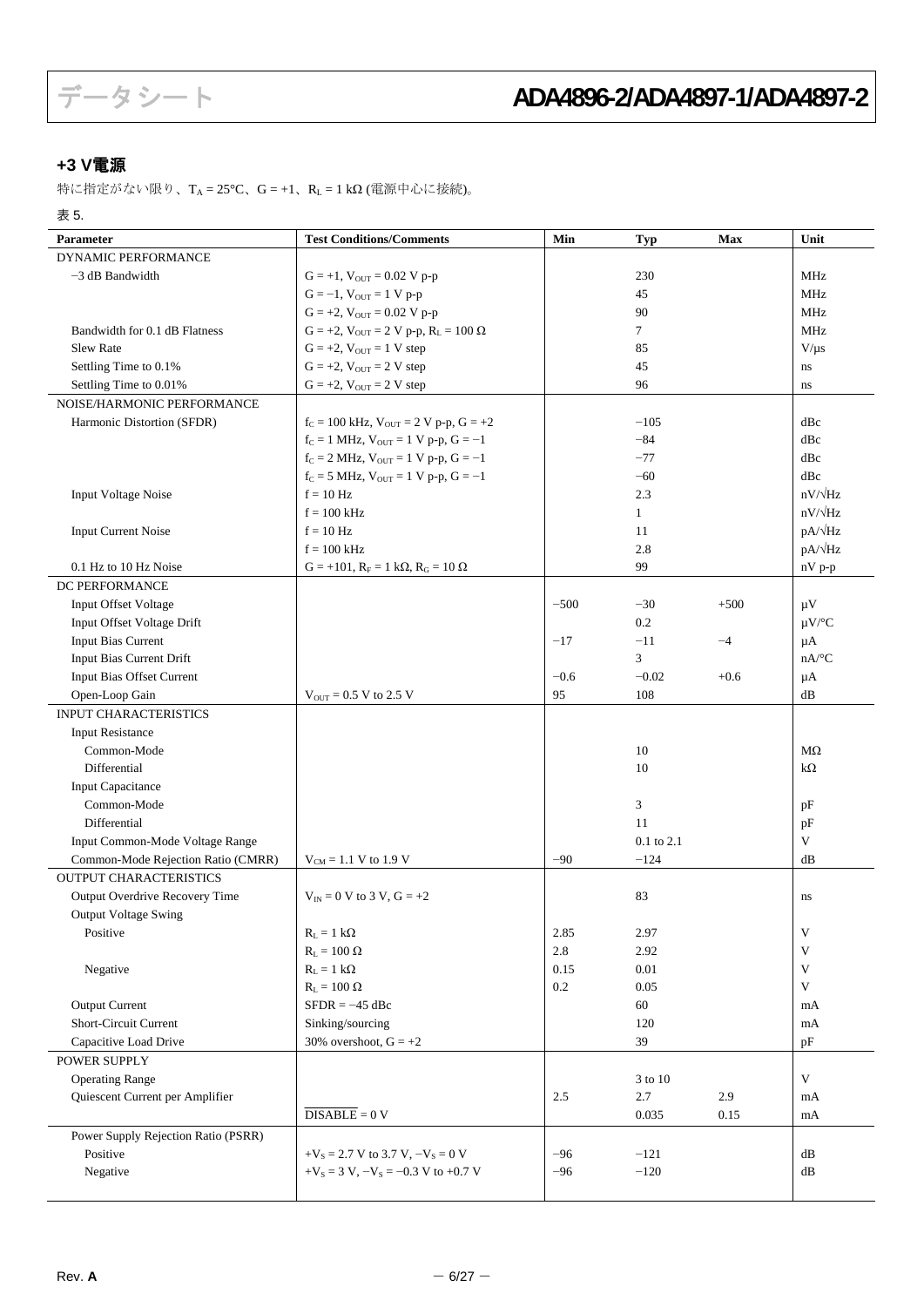| <b>Parameter</b>                  | <b>Test Conditions/Comments</b> | Min | Typ                  | <b>Max</b> | Unit    |
|-----------------------------------|---------------------------------|-----|----------------------|------------|---------|
| DISABLE PIN (ADA4897-1/ADA4897-2) |                                 |     |                      |            |         |
| <b>DISABLE Voltage</b>            | Enabled                         |     | $>+V_s = 0.5$        |            | V       |
|                                   | Disabled                        |     | $\langle -V_{S} + 2$ |            | V       |
| <b>Input Current</b>              |                                 |     |                      |            |         |
| Enabled                           | $DISABLE = +3 V$                |     | $-1.2$               |            | μA      |
| Disabled                          | $DISABLE = 0 V$                 |     | $-15$                |            | μA      |
| Switching Speed                   |                                 |     |                      |            |         |
| Enabled                           |                                 |     | 0.25                 |            | μs      |
| Disabled                          |                                 |     | 12                   |            | $\mu s$ |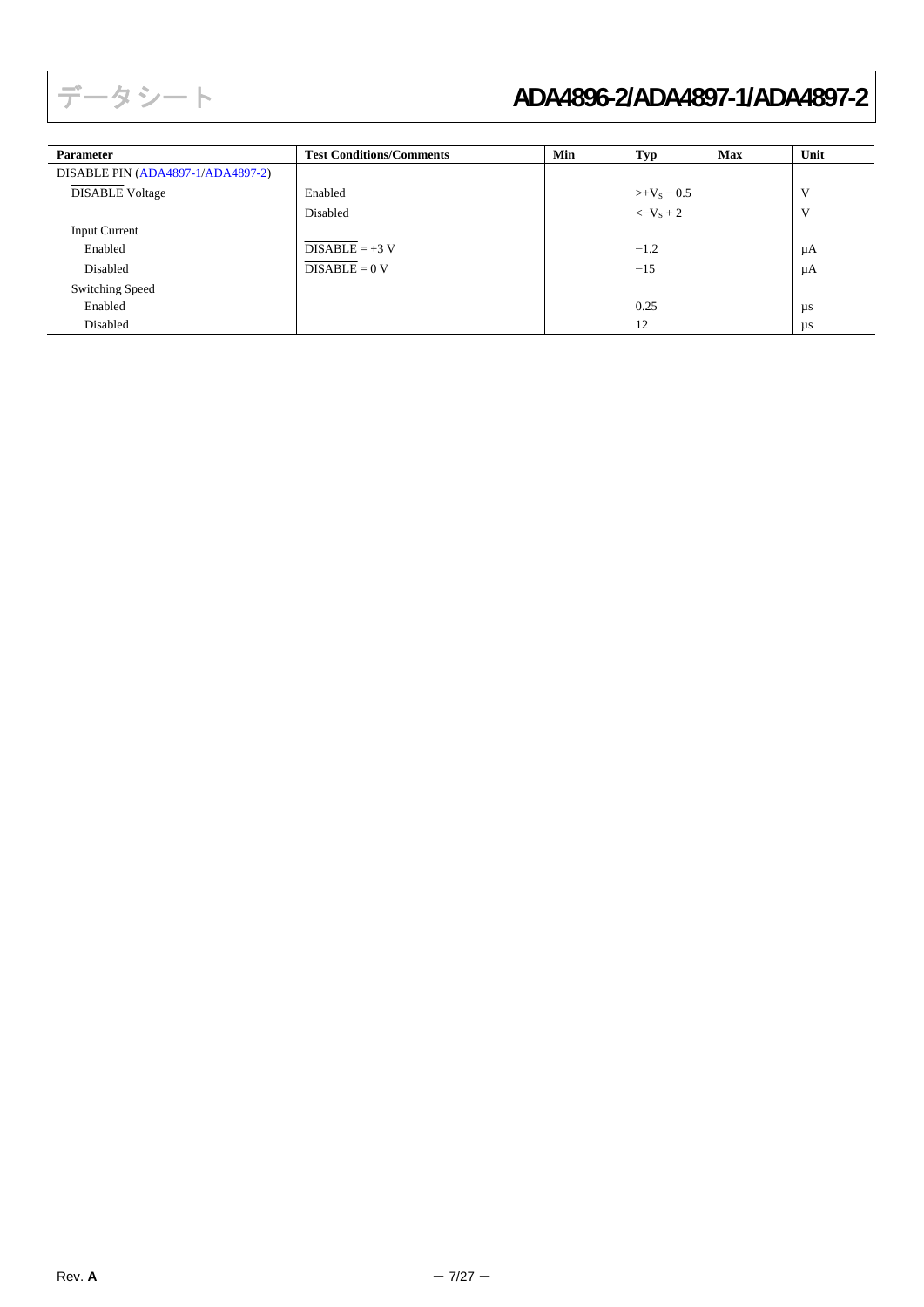## 絶対最大定格

#### 表 6.

| Parameter                           | Rating                              |
|-------------------------------------|-------------------------------------|
| Supply Voltage                      | 11 V                                |
| <b>Power Dissipation</b>            | See Figure 3                        |
| Common-Mode Input Voltage           | $-V_s$ – 0.7 V to + $V_s$ + 0.7 V   |
| Differential Input Voltage          | $\pm 0.7$ V                         |
| Storage Temperature Range           | $-65^{\circ}$ C to $+125^{\circ}$ C |
| <b>Operating Temperature Range</b>  | $-40^{\circ}$ C to $+125^{\circ}$ C |
| Lead Temperature (Soldering 10 sec) | $300^{\circ}$ C                     |
| Junction Temperature                | $150^{\circ}$ C                     |

上記の絶対最大定格を超えるストレスを加えるとデバイスに恒 久的な損傷を与えることがあります。この規定はストレス定格 の規定のみを目的とするものであり、この仕様の動作のセクシ ョンに記載する規定値以上でのデバイス動作を定めたものでは ありません。デバイスを長時間絶対最大定格状態に置くとデバ イスの信頼性に影響を与えます。

### <span id="page-7-0"></span>熱抵抗

θJAはワーストケース条件で規定します。すなわち表面実装パッ ケージの場合、デバイスを回路ボードにハンダ付けした状態で θJAを規定します。表 7 に[ADA4896-2](http://www.analog.com/jp/ADA4896-2)[/ADA4897-1](http://www.analog.com/jp/ADA4897-1)[/ADA4897-2](http://www.analog.com/jp/ADA4897-2)の <sup>θ</sup>JAを示します。 <sup>図</sup> <sup>3</sup>に、<sup>4</sup> <sup>層</sup> JEDEC 標準ボードを使った場合のパッケージ最大

### 表 7.熱抵抗

| Package Type                     | $\theta_{JA}$ | Unit               |
|----------------------------------|---------------|--------------------|
| 8-Lead Dual MSOP (ADA4896-2)     | 222           | $\rm ^{\circ}$ C/W |
| 8-Lead Dual LFCSP (ADA4896-2)    | 61            | $\rm ^{\circ}$ C/W |
| 8-Lead Single SOIC (ADA4897-1)   | 133           | $\rm ^{\circ}$ C/W |
| 6-Lead Single SOT-23 (ADA4897-1) | 306           | $\rm ^{\circ}$ C/W |
| 10-Lead Dual MSOP (ADA4897-2)    | 210           | $\rm ^{\circ}$ C/W |

### <span id="page-7-1"></span>最大消費電力

[ADA4896-2](http://www.analog.com/jp/ADA4896-2)/ [ADA4897-1](http://www.analog.com/jp/ADA4897-1)[/ADA4897-2](http://www.analog.com/jp/ADA4897-2)の安全な最大消費電力は、 チップのジャンクション温度(TJ)上昇により制限されます。約 150°Cのガラス転移温度で、プラスチックの属性が変わります。 この温度規定値を一時的に超えた場合でも、パッケージからチ ップに加えられる応力が変化して、 [ADA4896-2](http://www.analog.com/jp/ADA4896-2)[/ADA4897-](http://www.analog.com/jp/ADA4897-1) [1/](http://www.analog.com/jp/ADA4897-1)[ADA4897-2](http://www.analog.com/jp/ADA4897-2)のパラメータ性能を永久的にシフトしてしまうこ とがあります。175℃のジャンクション温度を長時間超えると、 シリコン・デバイス内に変化が発生して、性能低下または故障 の原因になることがあります。

<span id="page-7-2"></span> $\beta$ ッケージ内の消費電力(PD)は、静止消費電力と[ADA4896-](http://www.analog.com/jp/ADA4896-2) [2/](http://www.analog.com/jp/ADA4896-2)[ADA4897-1/](http://www.analog.com/jp/ADA4897-1)[ADA4897-2](http://www.analog.com/jp/ADA4897-2) 出力での駆動に起因するパッケージ内 の消費電力との和になります。

静止消費電力は、電源ピン(±Vs)間の電圧に静止電流(Is)を乗算 して計算されます。

PD =静止消費電力+ (合計駆動電力-負荷消費電力)

$$
P_D = (V_S \times I_S) + \left(\frac{V_S}{2} \times \frac{V_{OUT}}{R_L}\right) - \frac{V_{OUT}^2}{R_L}
$$

RMS 出力電圧についても検討する必要があります。単電源動作 の場合のように $R_L$ が- $V_S$ を基準とすると、合計駆動電力は $V_S \times$ IOUTになります。rms 信号レベルが不確定の場合は、電源電圧の 中点を基準とする RLに対して Vour = Vs/4 とするときの、ワー スト・ケースを検討します。

$$
P_D = (V_S \times I_S) + \frac{(V_S / 4)^2}{R_L}
$$

-Vs を基準とする RL を使う単電源動作では、ワースト・ケース は Vour = Vs/2 となります。

空気流があると放熱効果が良くなり θJA が小さくなります。さら に、メタル・パターン、スルー・ホール、グラウンド・プレー ン、電源プレーンとパッケージ・ピン/エクスポーズド・パッド が直接接触する場合、これらのメタルによっても θJAが小さくな ります。

安全消費電力対周囲温度を示します。 $\theta_{IA}$ 値は近似値です。



図 3.最大消費電力の温度特性、4 層ボード

#### **ESD**の注意



ESD(静電放電)の影響を受けやすいデバイスで す。電荷を帯びたデバイスや回路ボードは、検知さ れないまま放電することがあります。本製品は当社 独自の特許技術である ESD 保護回路を内蔵してはい ますが、デバイスが高エネルギーの静電放電を被っ た場合、損傷を生じる可能性があります。したがっ て、性能劣化や機能低下を防止するため、ESD に対 する適切な予防措置を講じることをお勧めします。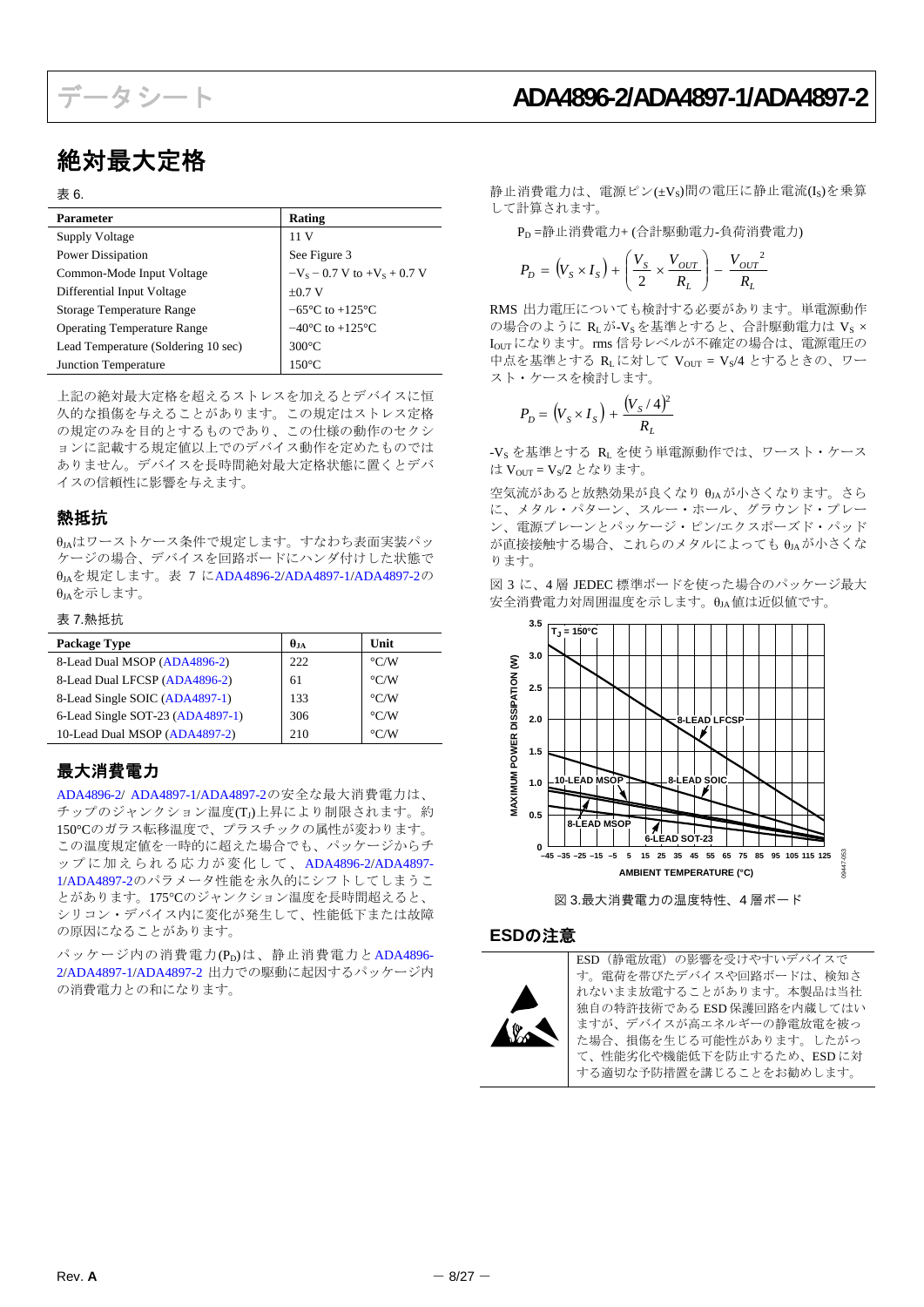# ピン配置およびピン機能説明



図 4.8 ピン LFCSP のピン配置

09447-022





図 5.8 ピン MSOP のピン配置

|      | 衣 0.ADA4090-Zの L ノ 倣 hE 就 明 |                                                     |
|------|-----------------------------|-----------------------------------------------------|
| ピン番号 | 記号                          | 説明                                                  |
|      | OUT <sub>1</sub>            | 出力 1。                                               |
|      | $-IN1$                      | 反転入力 1。                                             |
| 3    | $+IN1$                      | 非反転入力 1。                                            |
| 4    | $-V_s$                      | 負電源。                                                |
| C.   | $+IN2$                      | 非反転入力 2。                                            |
| 6    | $-IN2$                      | 反転入力 2。                                             |
|      | OUT <sub>2</sub>            | 出力 2。                                               |
| 8    | $+V_{S}$                    | 正電源。                                                |
|      | <b>EPAD</b>                 | エクスポーズド・パッド(LFCSPの場合)エクスポーズド・パッドは GNDプレーンまたは電源プレーンに |
|      |                             | 接続するか、フローティングのままにすることができます。                         |



図 6.8 ピン SOIC のピン配置



図 7.6 ピン SOT-23 のピン配置

表 9[.ADA4897-1](http://www.analog.com/jp/ADA4897-1)のピン機能説明

| ピン番号           |               |                |                           |
|----------------|---------------|----------------|---------------------------|
| <b>SOIC</b>    | <b>SOT-23</b> | 記号             | 説明                        |
| 1, 5           | N/A           | NC             | 未接続。これらのピンには何も接続しないでください。 |
| 2              | 4             | $-IN$          | 反転入力。                     |
|                | 3             | $+IN$          | 非反転入力。                    |
| $\overline{4}$ | 2             | $-V_{S}$       | 負の電源。                     |
| 6              |               | <b>OUT</b>     | 出力。                       |
|                | -6            | $+V_{S}$       | 正の電源。                     |
| 8              | 5             | <b>DISABLE</b> | ディスエーブル。                  |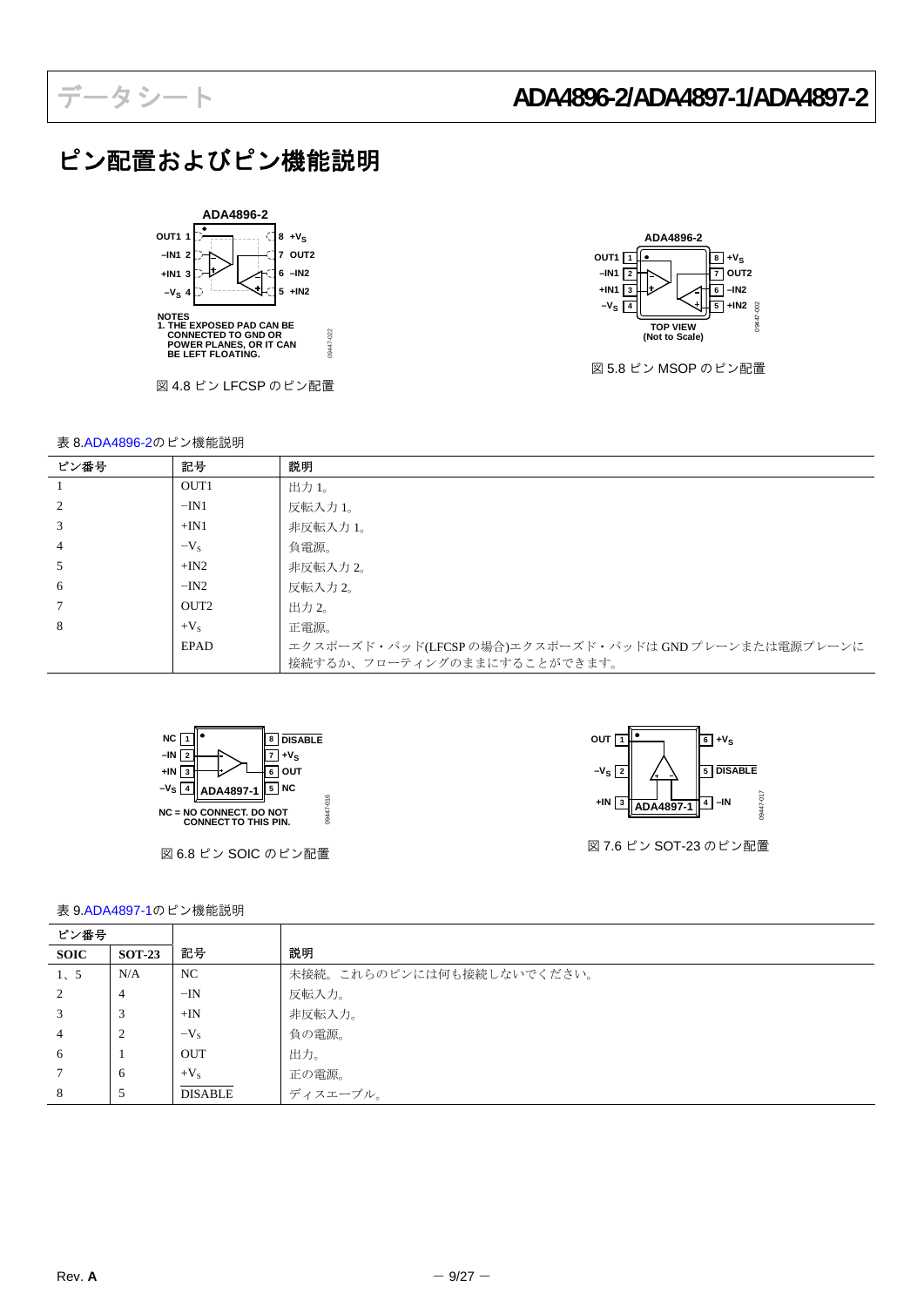

図 8.10 ピン MSOP のピン配置

表 10[.ADA4897-2](http://www.analog.com/jp/ADA4897-2)のピン機能説明

| ピン番号 | 記号               | 説明         |
|------|------------------|------------|
|      | OUT1             | 出力 1。      |
| 2    | $-IN1$           | 反転入力 1。    |
| 3    | $+IN1$           | 非反転入力 1。   |
| 4    | $-V_{\rm s}$     | 負の電源。      |
| 5    | DISABLE1         | ディスエーブル 1。 |
| 6    | DISABLE2         | ディスエーブル2。  |
|      | $+IN2$           | 非反転入力 2。   |
| 8    | $-IN2$           | 反転入力 2。    |
| 9    | OUT <sub>2</sub> | 出力 2。      |
| 10   | $+V_{S}$         | 正の電源。      |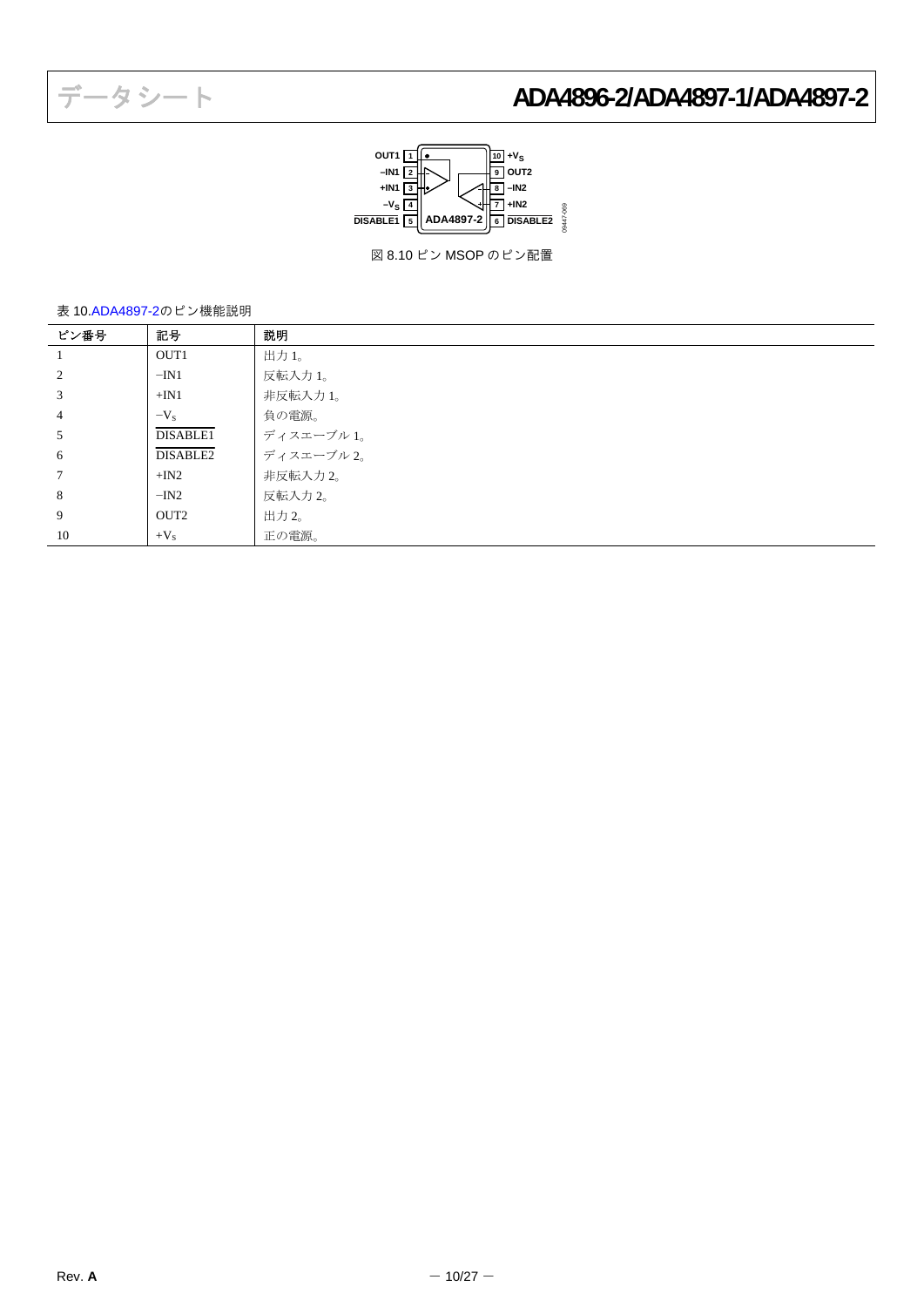**20mV p-p**

T

09447-008

09447-008

09447-061

8447-061

09447-006

19447-006

**G = +1**

## <span id="page-10-0"></span>代表的な性能特性

特に指定がない限り、 $R_L = 1 k\Omega_0$  G = +1 の場合、 $R_F = 0 \Omega_0$  その他の場合、 $R_F = 249 \Omega_0$ 

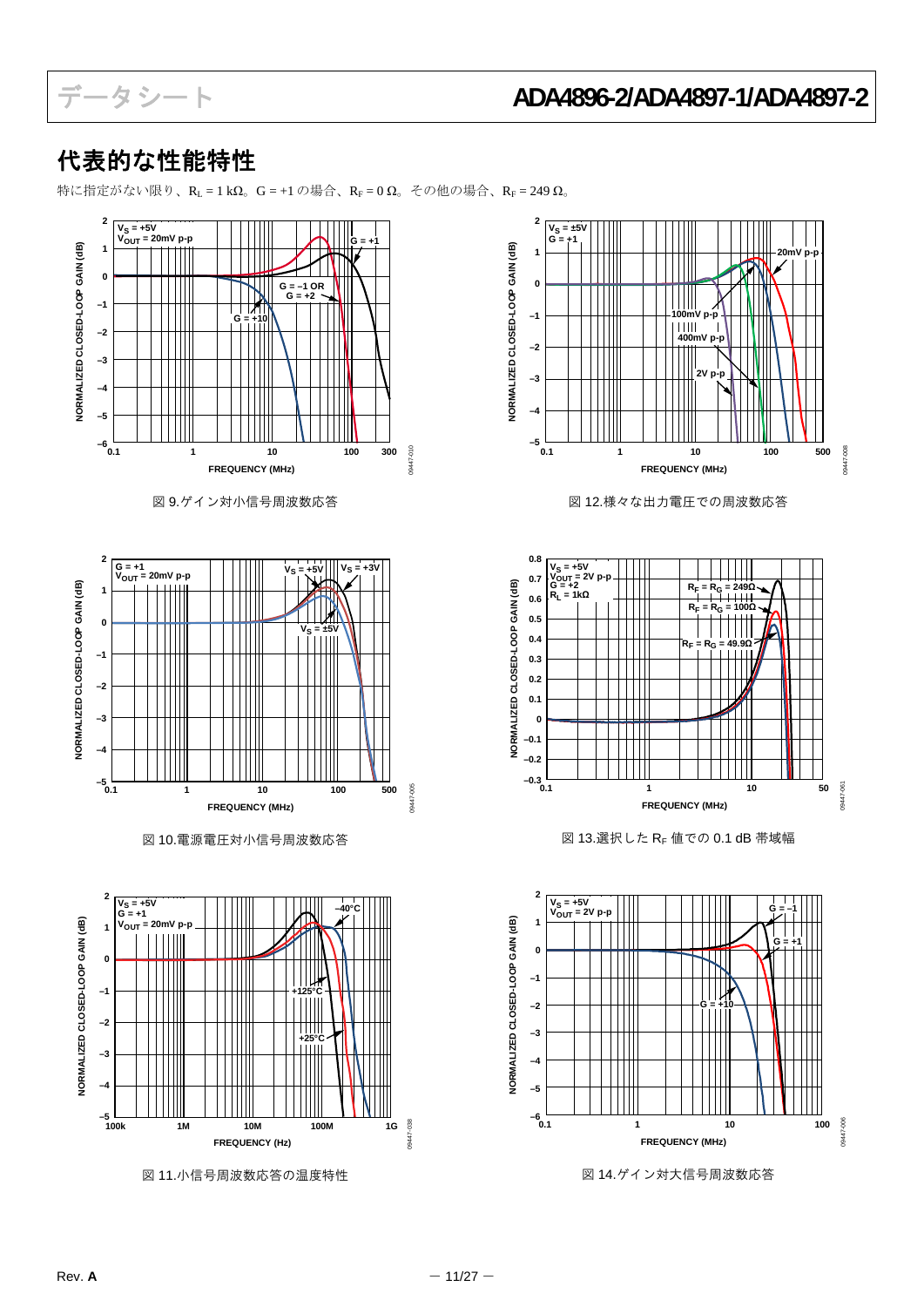

図 15.容量負荷対小信号周波数応答



図 16.高調波歪みの周波数特性、G = +1



図 17.高調波歪みの周波数特性、G = +5



図 18.高調波歪みの周波数特性、G = +10



図19.様々な出力電圧での高調波歪みの周波数特性



図 20.様々な電源での高調波歪みの周波数特性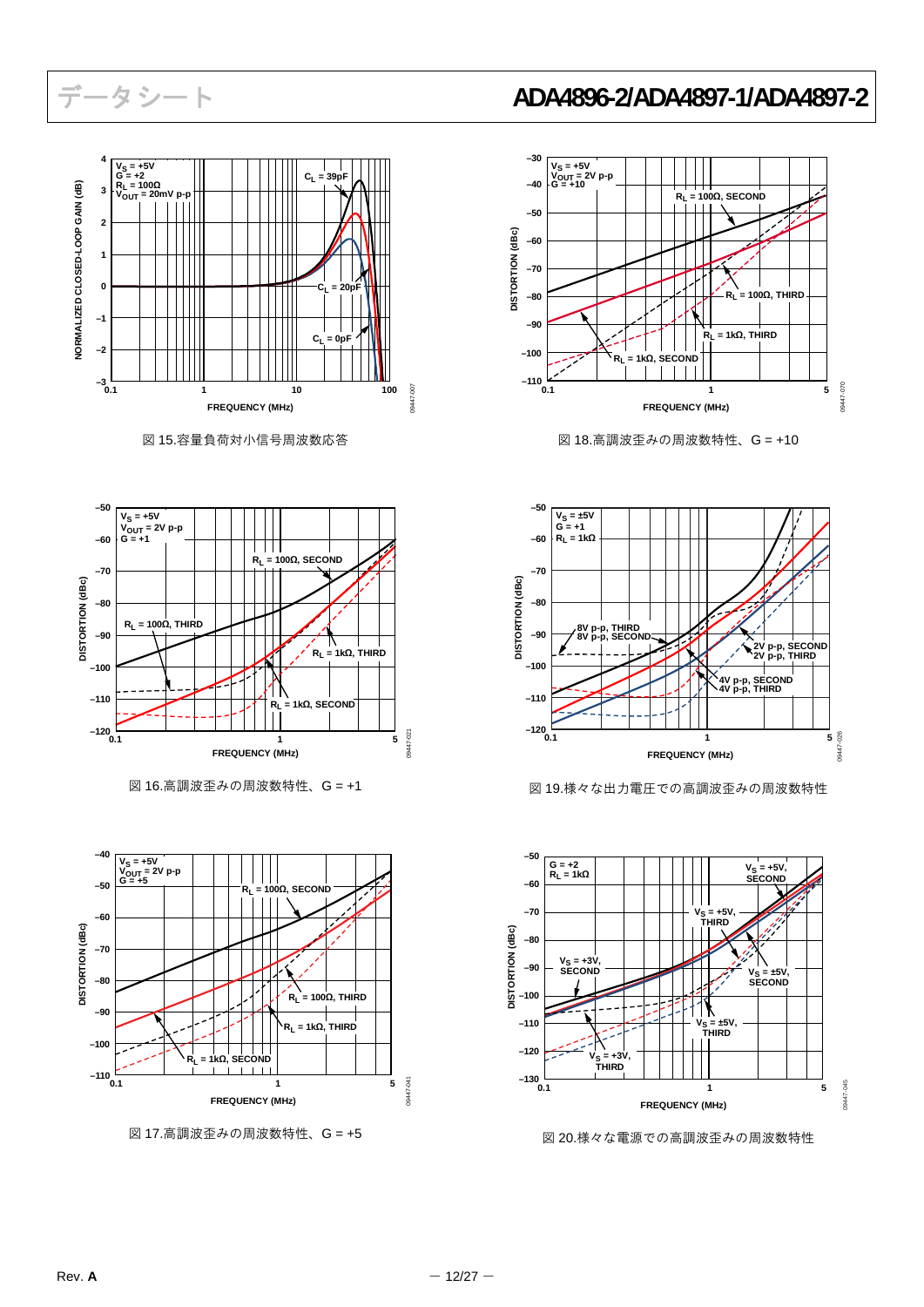

図 21.オープン・ループ・ゲインおよび位相の周波数特性



図 22.電圧ノイズの周波数特性



図 23.電流ノイズの周波数特性



図 24.入力オフセット電圧ドリフトの分布



図 25.様々な電源での小信号過渡応答、G = +1



図 26.様々な電源での小信号過渡応答、G = +2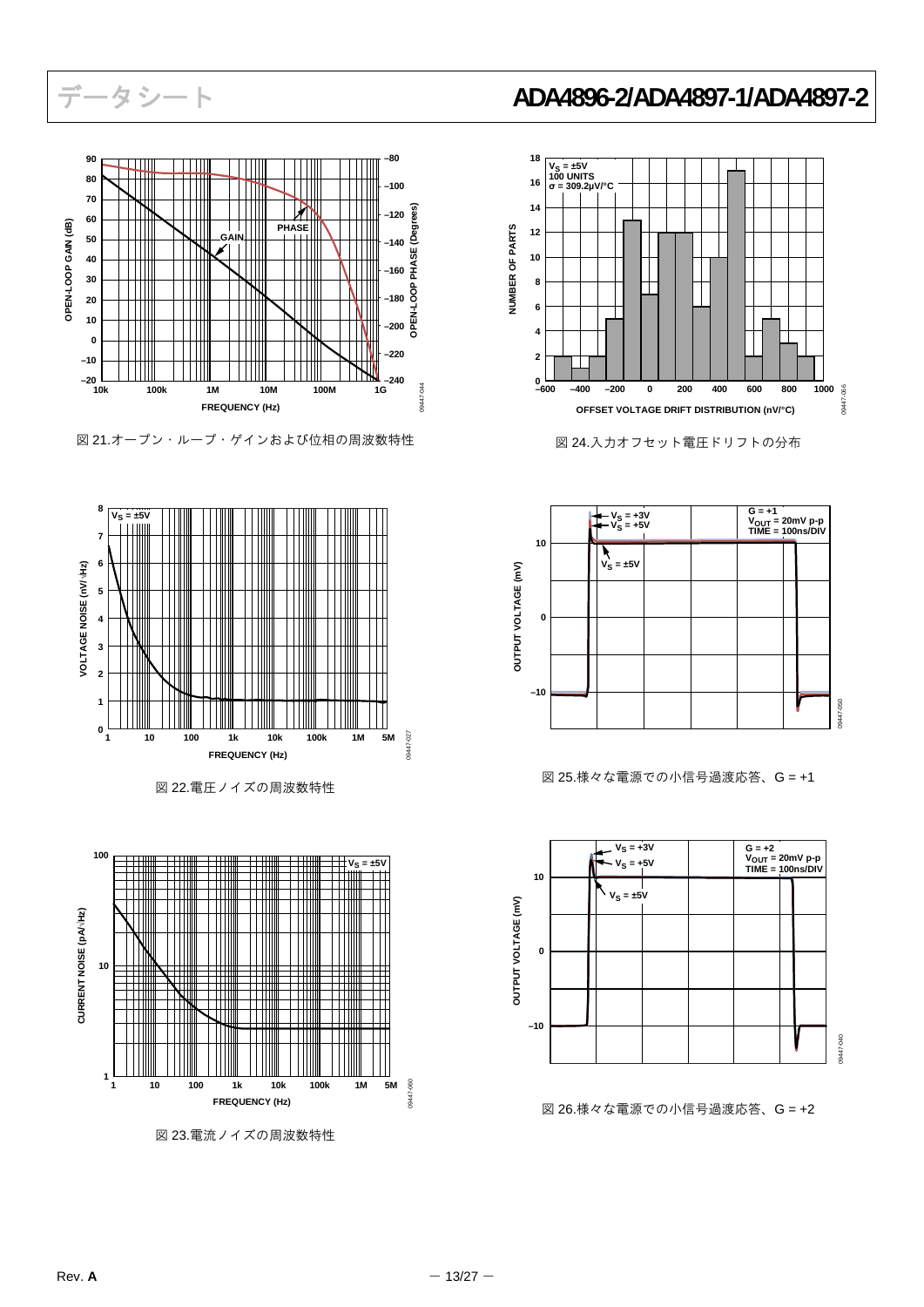

図 27.様々な容量負荷での小信号過渡応答



図 28.大信号過渡応答、G = +1、G = +2



図 29.入力オーバードライブ回復時間

# データシート **ADA4896-2/ADA4897-1/ADA4897-2**



図 30.出力オーバードライブ回復時間



図 31.過負荷継続時間対平均出力過負荷回復時間



図 32.スルーレートの温度特性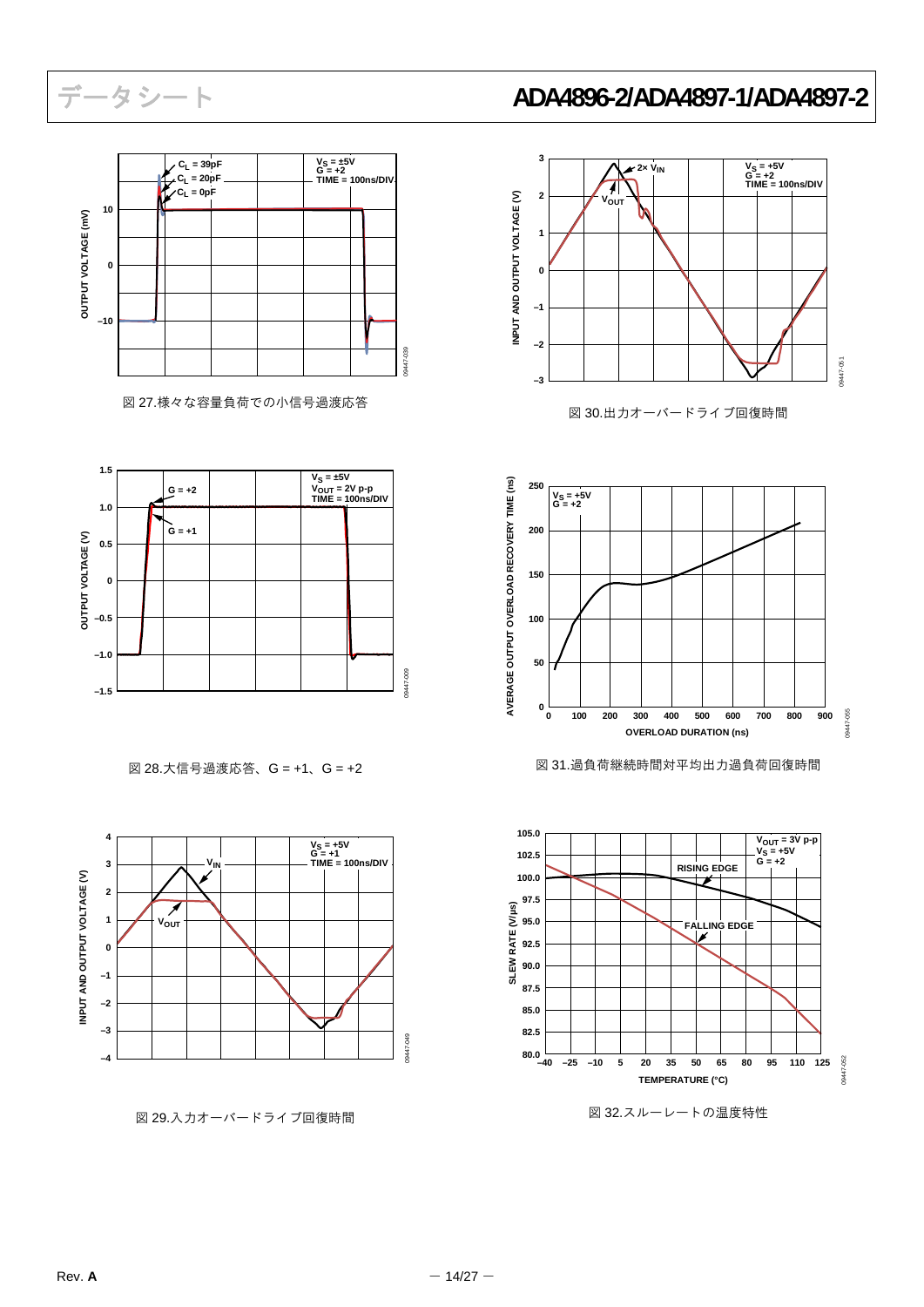

図 33.0.1%へのセトリング・タイム







図 35.PSRR の周波数特性



図 36.出力インピーダンスの周波数特性



図 37.様々な電源での入力オフセット電圧の温度特性



図 38.様々な電源での入力バイアス電流の温度特性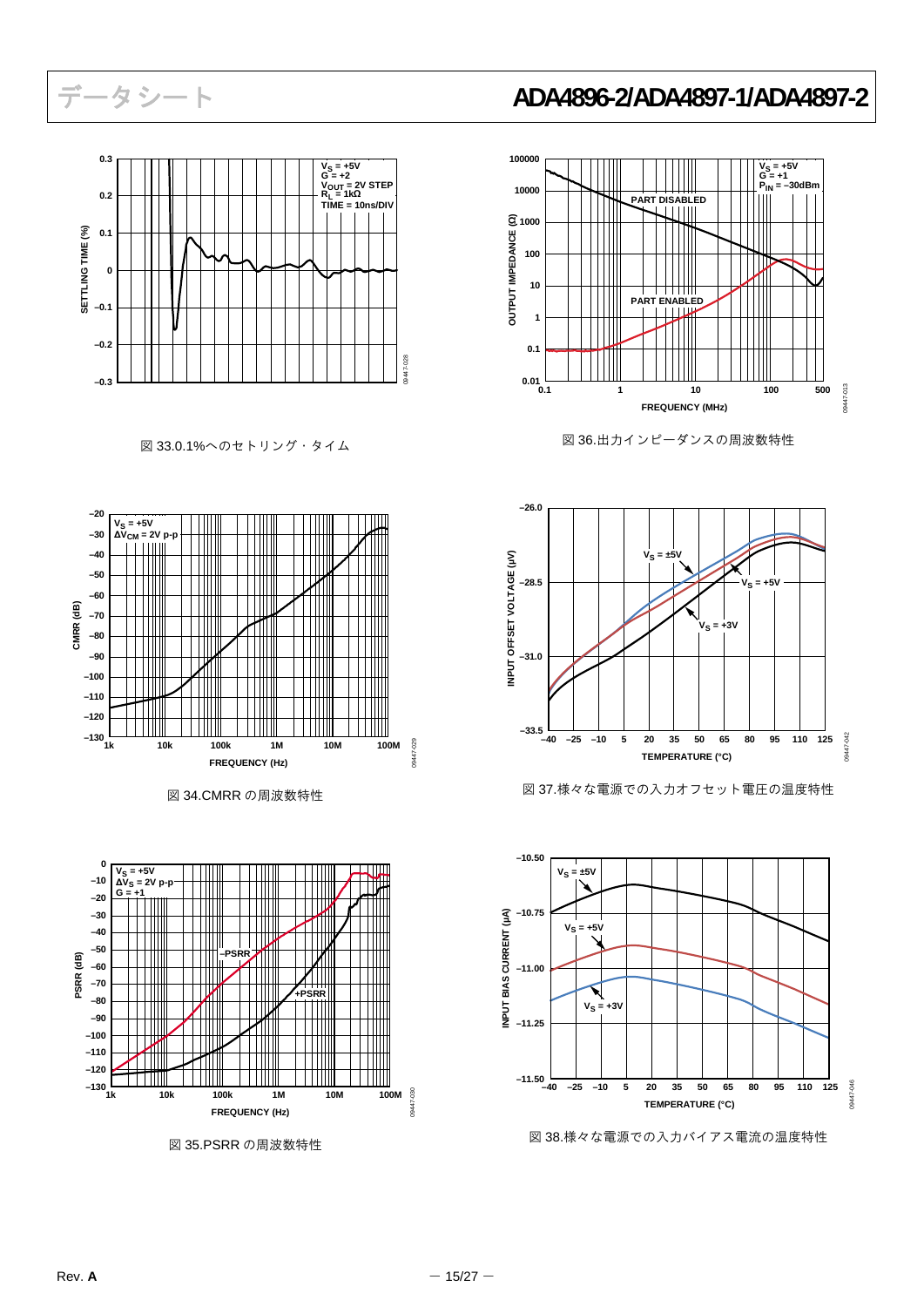

図 39.様々な電源での電源電流の温度特性



[\(ADA4896-2](http://www.analog.com/jp/ADA4896-2)および[ADA4897-2\)](http://www.analog.com/jp/ADA4897-2)



[\(ADA4897-1](http://www.analog.com/jp/ADA4897-1)および[ADA4897-2\)](http://www.analog.com/jp/ADA4897-2)

## データシート **ADA4896-2/ADA4897-1/ADA4897-2**



図 42.ターンオフ時間の温度特性 ([ADA4897-1](http://www.analog.com/jp/ADA4897-1)および[ADA4897-2](http://www.analog.com/jp/ADA4897-2))



図 40.クロストーク、OUT1→OUT2 イントンのおよび 20143.順方向アイソレーションの周波数特性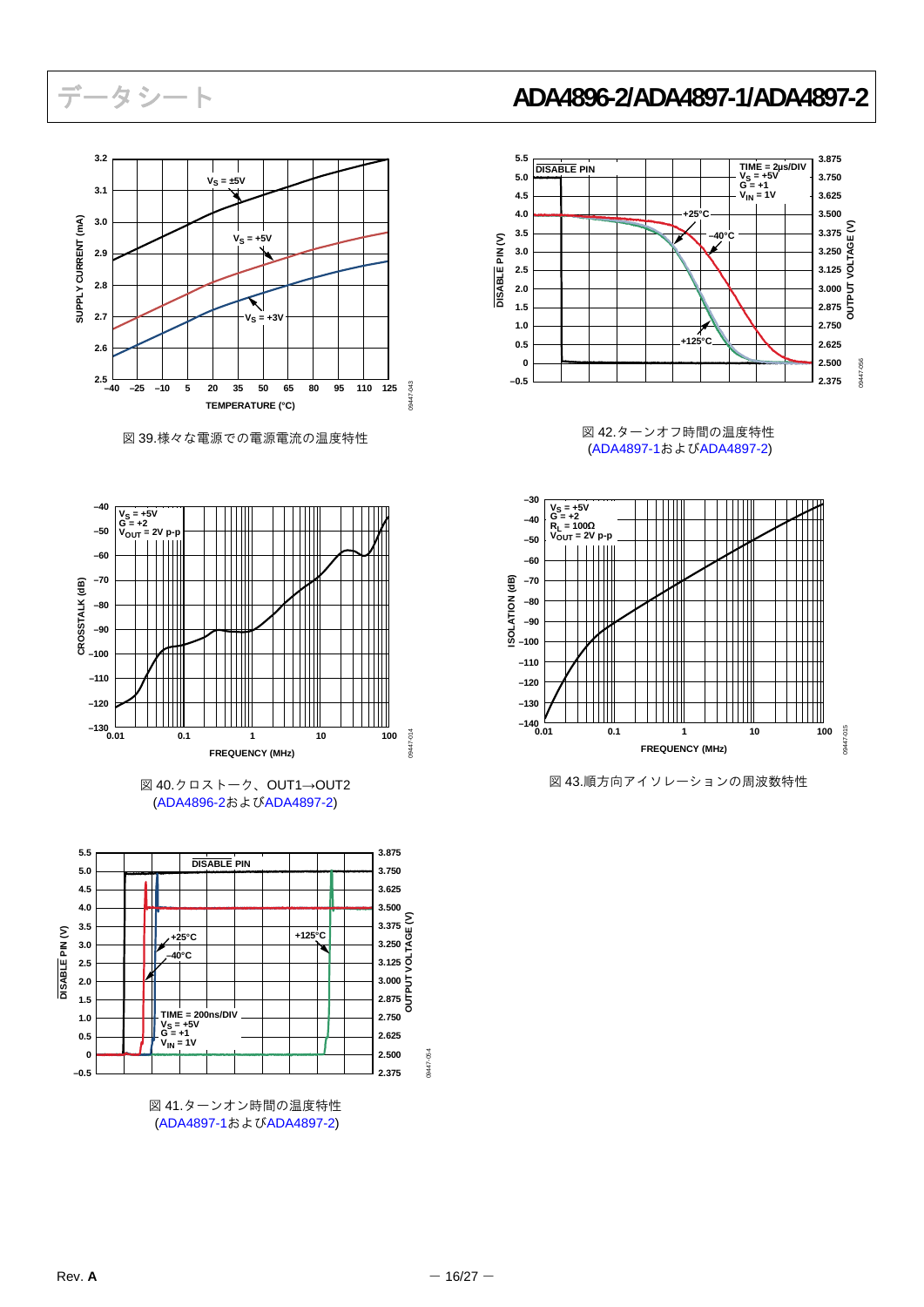## <span id="page-16-0"></span>動作原理

## <span id="page-16-1"></span>アンプ説明

<span id="page-16-3"></span>[ADA4896-2](http://www.analog.com/jp/ADA4896-2)[/ADA4897-1](http://www.analog.com/jp/ADA4897-1)[/ADA4897-2](http://www.analog.com/jp/ADA4897-2)は入力ノイズが 1 nV/√Hzの アンプで、3 V~10 V電源での消費電流は 3 mAです。 [ADA4896-](http://www.analog.com/jp/ADA4896-2) [2/](http://www.analog.com/jp/ADA4896-2)[ADA4897-1/](http://www.analog.com/jp/ADA4897-1)[ADA4897-2](http://www.analog.com/jp/ADA4897-2)は、アナログ・デバイセズのSiGe バイ ポーラ・プロセスで製造され、帯域幅は 200 MHz以上です。こ れらのアンプはユニティ・ゲイン安定で、入力構造により高速 アンプ向けの極めて低い入力 1/f ノイズが得られています。

レールtoレール出力ステージは、低い出力換算ノイズを実現する ために必要な重い帰還負荷を駆動するようにデザインされてい ます。さらに厳しいシステム要求を満たすため、[ADA4896-](http://www.analog.com/jp/ADA4896-2) [2/](http://www.analog.com/jp/ADA4896-2)[ADA4897-1/](http://www.analog.com/jp/ADA4897-1)[ADA4897-2](http://www.analog.com/jp/ADA4897-2)の大信号帯域幅は、他の低ノイズ・ユ ニティ・ゲイン安定アンプの基本的な限界を超えて拡張されてい ます。[ADA4896-2](http://www.analog.com/jp/ADA4896-2)[/ADA4897-1/](http://www.analog.com/jp/ADA4897-1) [ADA4897-2](http://www.analog.com/jp/ADA4897-2)の最大オフセット電圧 は 500 µVで、ドリフトは 0.2 µV/°Cであるため、優れたアンプ選 択肢になっています。低入力ノイズまたは広帯域幅を実現する 際に消費電力の点で不利なため低ノイズ性能が不要な場合であ っても、優れた選択肢になっています。

## <span id="page-16-2"></span>入力保護

[ADA4896-2](http://www.analog.com/jp/ADA4896-2)[/ADA4897-1](http://www.analog.com/jp/ADA4897-1)[/ADA4897-2](http://www.analog.com/jp/ADA4897-2)はESDからフルに保護されて いるため、測定可能な性能低下なしに、人体モデル ESD では 2.5 kVに、電荷デバイス・モデルでは 1 kVに、それぞれ耐えるこ とができます。高精度入力は、電源と入力デバイス対のダイオ ード・クランプとの間のESD 回路で保護されています(図 44 参 照)。



図 44.入力ステージと保護ダイオード

約 0.7 V を超える差動電圧で、クランプ・ダイオードの導通が 開始されます。電流が大きすぎると、発熱のために損傷するこ とがあります。入力ピン間で大きな差動電圧が続く場合には、 入力クランプを流れる電流を 10 mA 以下に制限することが推奨 されます。予想される差動過電圧に対して適切なサイズの直列 入力抵抗を接続すると、必要な保護を実現することができます。 正電源より 0.7 V 高い入力電圧と負電源より 0.7 V 低い入力電圧 で、ESD クランプが導通を開始します。 過電圧状態が予想され る場合は、入力電流を 10 mA 以下に制限することが推奨されま す。

## ディスエーブル動作

図 45 に、[ADA4897-1/](http://www.analog.com/jp/ADA4897-1)[ADA4897-2](http://www.analog.com/jp/ADA4897-2)のパワーダウン回路を示しま す。DISABLE ピンを未接続のままにすると、入力 PNP トラン ジスタのベースが正電源へ接続された内部プルアップ抵抗によ りハイ・レベルにされるため、デバイスがターンオンします。 DISABLE ピンを正電源より 2 V以上低くすると、デバイスがタ ーンオフして、5 V 電源電圧での電源電流が約 18 µAに減少しま す。



図 45.DISABLE 回路

DISABLE ピンは、ESD クランプにより保護されています(図 45 参照)。電圧が電源を超えると、これらのダイオードが導通しま す。DISABLE ピンを保護するため、このピンの電圧を、正電源 より 0.7 V以上上回らないように、さらに負電源より 0.7 V以上 下回らないようにする必要があります。過電圧状態が予想され る場合は、入力電流を直列抵抗を使って 10 mA以下に制限する ことが推奨されます。

アンプがディスエーブルされると、出力はハイ・インピーダン ス状態になります。周波数が高くなると出力インピーダンスは 小さくなります。この影響は図 36 から分かります。ディスエー ブル・モードでは、10 MHz で 50 dB の順方向アイソレーション を実現することができます。 図 43 に、順方向アイソレーション の周波数特性データを示します。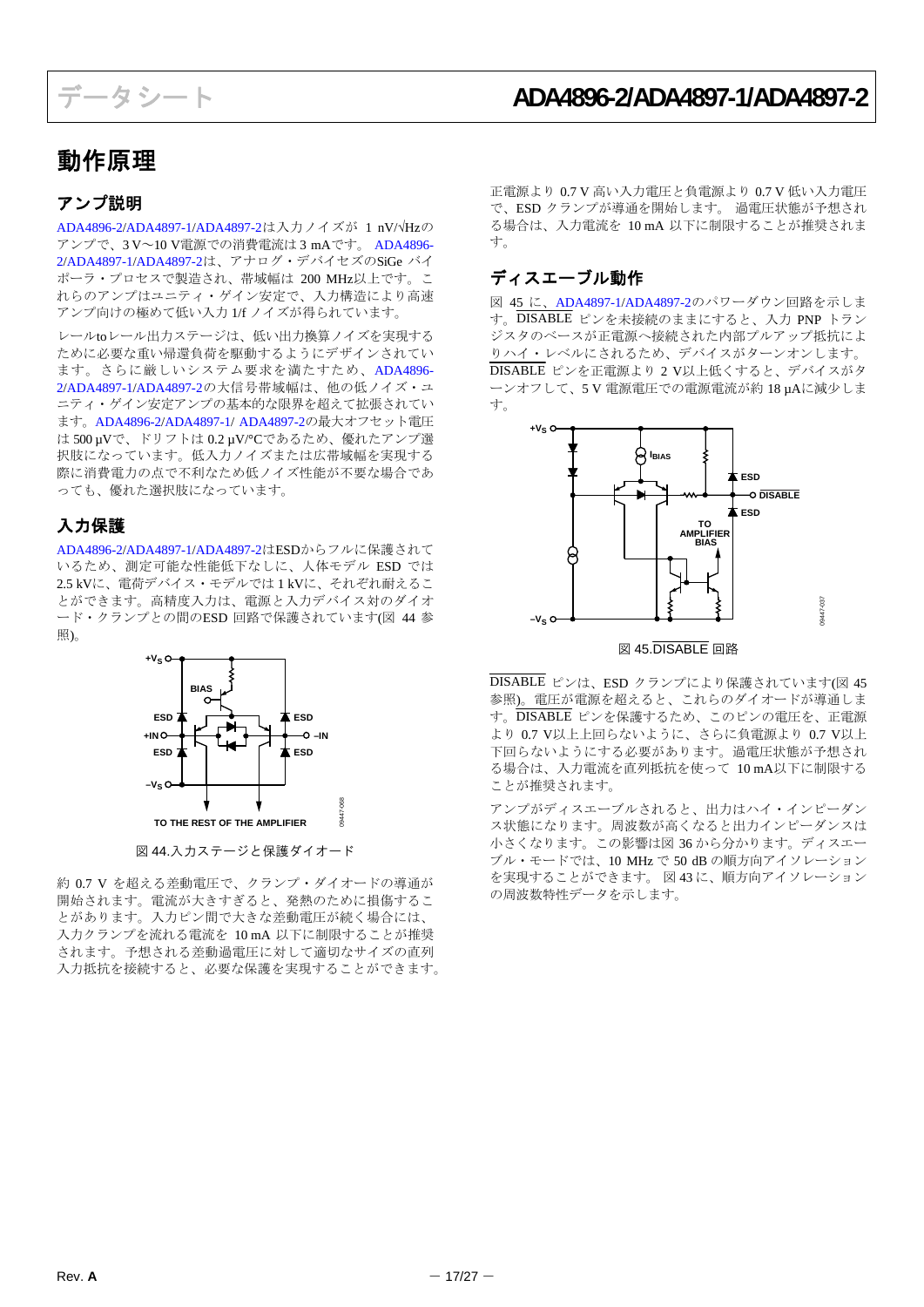### <span id="page-17-0"></span>**DC**誤差

<span id="page-17-1"></span>図 46 に、一般的な接続図と主な DC 誤差原因を示します。



図 46.一般的な接続図と DC 誤差原因

理論伝達関数 (すべての誤差原因が 0 で DC ゲインが無限大) は 次のように表すことができます。

$$
V_{OUT} = \left(1 + \frac{R_F}{R_G}\right) \times V_{IP} - \left(\frac{R_F}{R_G}\right) \times V_{IN}
$$
 (1)

この式は、次の非反転オペアンプと反転オペアンプのゲイン式 に簡素化できます。

非反転ゲイン ( $V_{IN} = 0 V$ )

$$
V_{OUT} = \left(1 + \frac{R_F}{R_G}\right) \times V_{IP}
$$
 (2)

反転ゲイン (V $_{IP}$ =0V)

$$
V_{OUT} = \left(\frac{-R_F}{R_G}\right) \times V_{IN}
$$
\n(3)

総合出力電圧誤差は、アンプ・オフセット電圧と入力電流に起 因する誤差の和になります。オフセット電圧に起因する出力誤 差は、次のように表すことができます。

 $\overline{\phantom{a}}$ J Ì  $\overline{\phantom{a}}$  $\left(V_{OFFSET_{NOM}} + \frac{V_{CM}}{CMRR} + \frac{V_P - V_{PNOM}}{PSRR} + \frac{V_{OUT}}{A}\right) \times \left(1 + \frac{V_{OUT}}{2}\right)$  $\left(V_{OFF} + \frac{V_{CM}}{V_{DM}} + \frac{V_P - V_{PNOM}}{V_{DM}} + \frac{V_{M}}{V_{DM}}\right)$  $V$ <sup>*OUT*</sup><sub>*ERROR*</sub> = *G*  $\frac{C_{M}}{CMRR}$  +  $\frac{V_{P}}{PSRR}$  +  $\frac{V_{P}V_{PNOM}}{PSRR}$  +  $\frac{V_{OUT}}{A}$   $\times$   $\left(1 + \frac{K_{F}}{R_{G}}\right)$ *R A V PSRR*  $V_p - V$ *CMRR*  $V_{OFFSET_{NOM}} + \frac{V_{CM}}{CMPP} + \frac{V_P - V_{PNOM}}{PCPP} + \frac{V_{OUT}}{A} \times 1$ (4)

ここで、  $\emph{V}_{\textit{OFFSET}_{\textit{NOM}}}$  は規定の電源電圧でのオフセット電圧で、入力と出 力を電源中心に設定して測定されます。 *VCM*は同相モード電圧。 *VP*は電源電圧。 *VPNOM*は規定の電源電圧。 *CMRR* は同相モード除去比。 *PSRR* は電源除去比。 *A* は DC オープンループ・ゲイン。

データシート **ADA4896-2/ADA4897-1/ADA4897-2**

入力電流に起因する出力誤差は、次のように表すことができま す。

$$
V_{OUT_{ERROR}} = (R_F || R_G) \times \left(1 + \frac{R_F}{R_G}\right) \times I_{B} - R_S \times \left(1 + \frac{R_F}{R_G}\right) \times I_{B+}
$$
 (5)

## バイアス電流の相殺

入力でのバイアス電流不一致に起因する出力電圧誤差を相殺さ せるときは、RBPと RBN を使うことができます (図 47 参照)。



図 47.RBPと RBN を使用するバイアス電流誤差の相殺

2つの入力でのバイアス電流不一致を補償するときは、RRP と RBNを表 11 のように設定します。

|  |  |  |  |  |  | 表 11. RBN と RBP の設定によるバイアス電流誤差の相殺 |  |
|--|--|--|--|--|--|-----------------------------------|--|
|--|--|--|--|--|--|-----------------------------------|--|

| Value of $R_F R_G$ | Value of $\mathbf{R}_{\text{RP}}(\Omega)$ | Value of $R_{BN}(\Omega)$ |
|--------------------|-------------------------------------------|---------------------------|
| Greater Than $R_s$ | $R_F    R_G - R_S$                        |                           |
| Less Than $R_s$    |                                           | $R_s - R_F    R_G$        |

表 12 に、 $R_F\|R_G > R_S$ かつ $R_F\|R_G < R_S$ の場合の $R_{BP}$ と $R_{BN}$ の値の 例を示します。

#### 表 12.R<sub>BN</sub> と R<sub>BP</sub>の設定例

| Gain  | $\mathbf{R}_{\mathrm{F}}\left(\Omega\right)$ | $\mathbf{R}_{\mathbf{G}}\left(\mathbf{\Omega}\right)$ | $\mathbf{R}_{\rm S}(\Omega)$ | $\mathbf{R}_{\text{BP}}(\Omega)$ | $\mathbf{R}_{\text{BN}}\left(\Omega\right)$ |
|-------|----------------------------------------------|-------------------------------------------------------|------------------------------|----------------------------------|---------------------------------------------|
| +2    | 249                                          | 249                                                   | 50                           | 74.5                             | U                                           |
| $+10$ | 249                                          | 27.4                                                  | 50                           | U                                | 25.3                                        |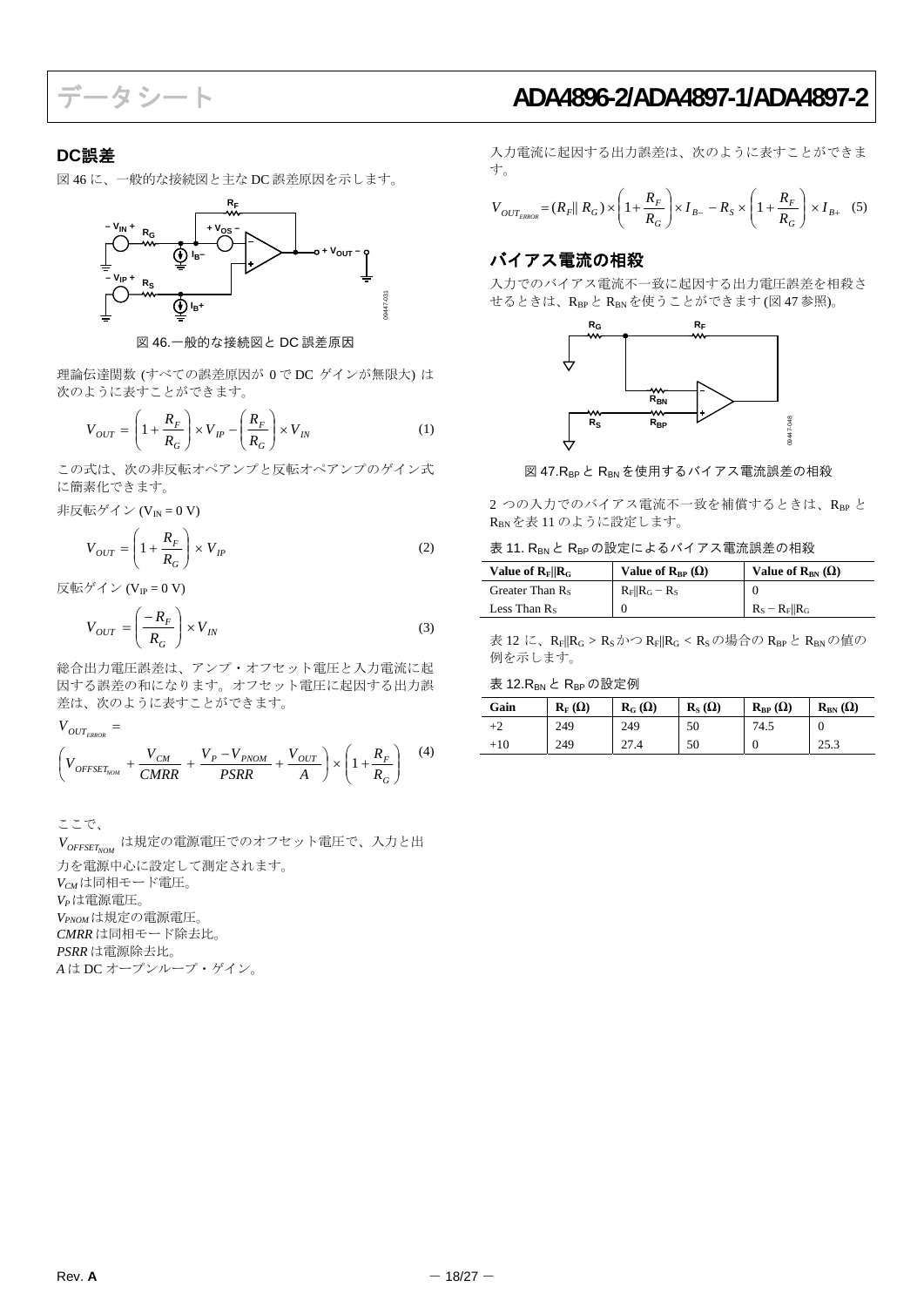## <span id="page-18-0"></span>ノイズに対する注意事項

図 48 に、一般的なゲイン設定に対する主なノイズ成分を示しま す。総合 rms 出力ノイズは、すべての成分の 2 乗平均になりま す。



図 48.一般的な接続でのノイズ源

出力ノイズ・スペクトル密度は次式で計算することができます。 インスペン 図49.RTI ノイズ対ソース抵抗

vout<sub>\_en</sub>=

<span id="page-18-1"></span>
$$
\sqrt{4kTR_{F} + \left(1 + \frac{R_{F}}{R_{G}}\right)^{2} \left[4kTRs + i\overline{ep}^{2}R_{S}^{2} + \overline{ven}^{2}\right] + \left(\frac{R_{F}}{R_{G}}\right)^{2} 4kTR_{G} + i\overline{en}^{2}R_{F}^{2}}
$$
\n(6)

*k*はボルツマン定数。

*T*はケルビン単位の絶対温度。

*iep* と*ien*はアンプ入力電流ノイズのスペクトル密度(pA/√Hz)。 *ven* はアンプ入力電圧ノイズ・スペクトル密度(nV/√Hz)。 *RS*は図 48 に示すソース抵抗。

*RF*と*RG*は図 48 に示す帰還回路抵抗。

ソース抵抗ノイズ、アンプ電圧ノイズ (ven)、アンプ電流ノイズ からの電圧ノイズ (iep × Rs) はすべて、ノイズ・ゲインの項(1+ RF/RG)に依存します。入力電圧ノイズ = 1 nV/√Hzおよび入力電 流ノイズ = 2.8 pA/√Hzでは、アンプのノイズ成分は約 50 Ω~700 Ωのソース抵抗に対して比較的小さくなります。

図 49 に、アンプの総合 RTI ノイズ対ソース抵抗を示します。 さらに、使用する帰還抵抗値もノイズに影響を与えます。総合  $1/4$ ズを低く維持するためには、帰還抵抗値を 250  $\Omega$ ~1 k $\Omega$ に 維持することが推奨されます。

## データシート **ADA4896-2/ADA4897-1/ADA4897-2**



### 容量駆動

アンプ出力に容量があると、帰還パス内に遅延が生じます。ルー プ帯域内にある場合、これにより大きなリンギングと発振が生 ずることがあります。[ADA4896-2](http://www.analog.com/jp/ADA4896-2)[/ADA4897-1/](http://www.analog.com/jp/ADA4897-1) [ADA4897-2](http://www.analog.com/jp/ADA4897-2)では、 ここで、 ゲイン = +2 でピーキングが最大になります (図 9 参照)。

> アンプ出力と容量負荷に直列に小さいスナブ抵抗 (RSNUB)を接続 すると、問題が軽減されます。図 50 に、ワーストケース周波数 応答 (ゲイン = +2)でのピーキング削減に対するスナブ抵抗 (RSNUB)使用の効果を示します。RSNUB = 100 Ω を使用すると、ピ ーキングが完全になくなりますが、出力での減衰のためにクロ ーズド・ループ・ゲインが 0.8 dB 低下します。RSNUB を 0 Ω~ 100 Ω で調節して、ピーキングとクローズド・ループ・ゲイン の許容レベルを維持することができます (図 50 参照)。



図 50.スナブ抵抗使用による、出力容量負荷から発生するピー キングの削減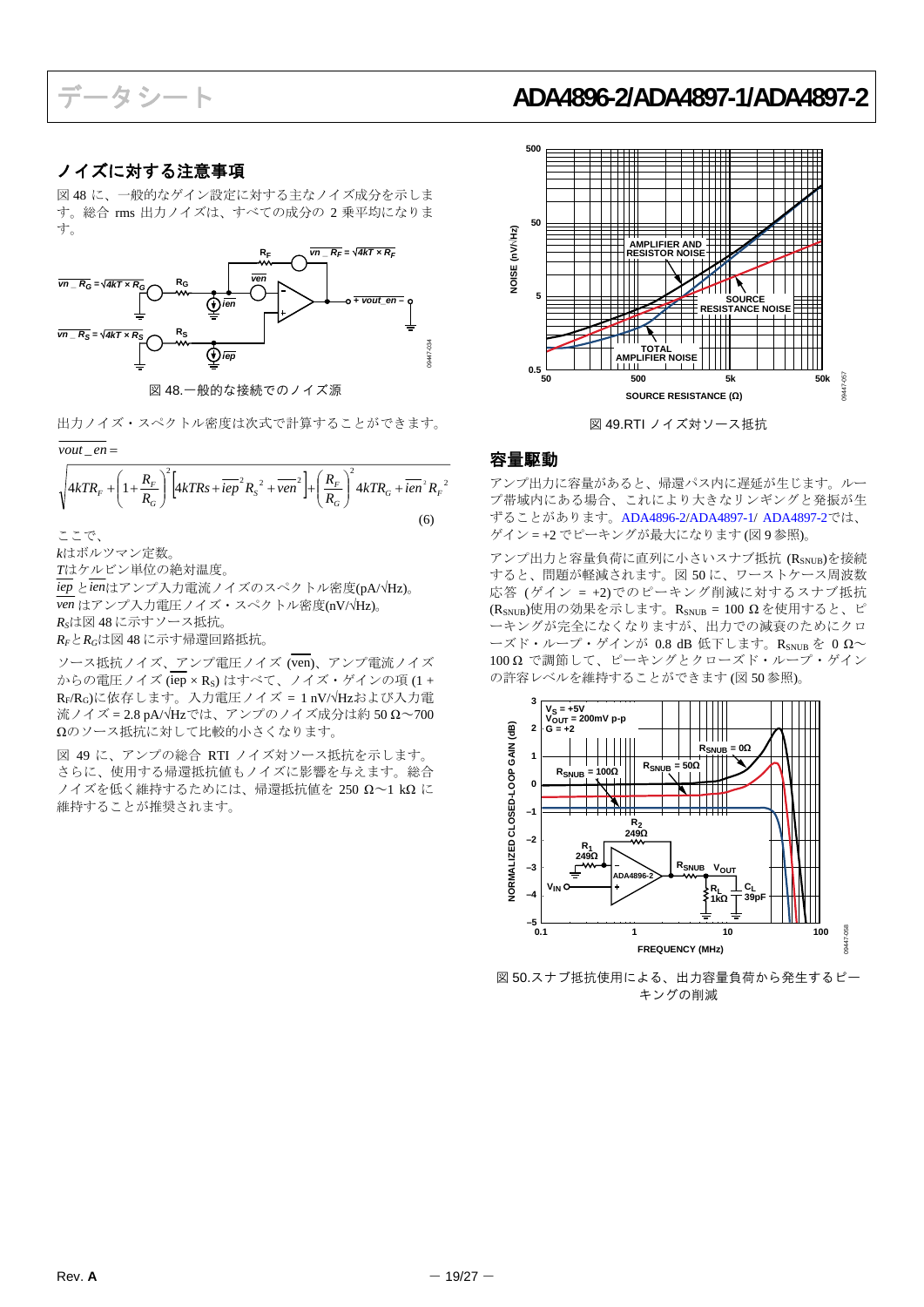## <span id="page-19-0"></span>アプリケーション情報

## <span id="page-19-1"></span>代表的な性能値

デザイン時間を短縮し、不確定性をなくするため、表 13 に、代 表的なゲイン、部品値、性能パラメータの参考情報を示します。 電源電圧は 5 V を使用しています。帯域幅は小信号出力 = 200 mV p-p で、スルーレートは 2 V 出力ステップで、それぞれ取得 しました。

ゲイン帯域幅積の関係から明らかなように、ゲインが増加する と、小信号帯域幅が減少することに注意してください。さらに、 ゲインが大きくなると位相マージンが改善され、アンプの安定 性が強化されます。結果として、周波数応答のピーキングが小 さくなります(図 51 参照)。



図 51.様々なゲインでの小信号周波数応答

#### 表 13.推奨値と代表的な性能

| Gain  | $\mathbf{R}_{\mathrm{F}}\left(\Omega\right)$ | $R_G(\Omega)$ | $-3$ dB BW (MHz) | Slew Rate, $t_R/t_F$ (V/ $\mu$ s) | Peaking (dB) | <b>Total Output Noise Including</b><br>Resistors $(nV/\sqrt{Hz})$ |
|-------|----------------------------------------------|---------------|------------------|-----------------------------------|--------------|-------------------------------------------------------------------|
| $+1$  | $\theta$                                     | N/A           | 92               | 78/158                            | 0.8          | 1.0                                                               |
| $+2$  | 249                                          | 249           | 54               | 101/140                           | 1.2          | 3.6                                                               |
| $+5$  | 249                                          | 61.9          | 30               | 119/137                           | $\theta$     | 6.8                                                               |
| $+10$ | 249                                          | 27.4          | 17               | 87/88                             | <b>U</b>     | 12.0                                                              |
| $+20$ | 249                                          | 13.0          |                  | 37/37                             |              | 21.1                                                              |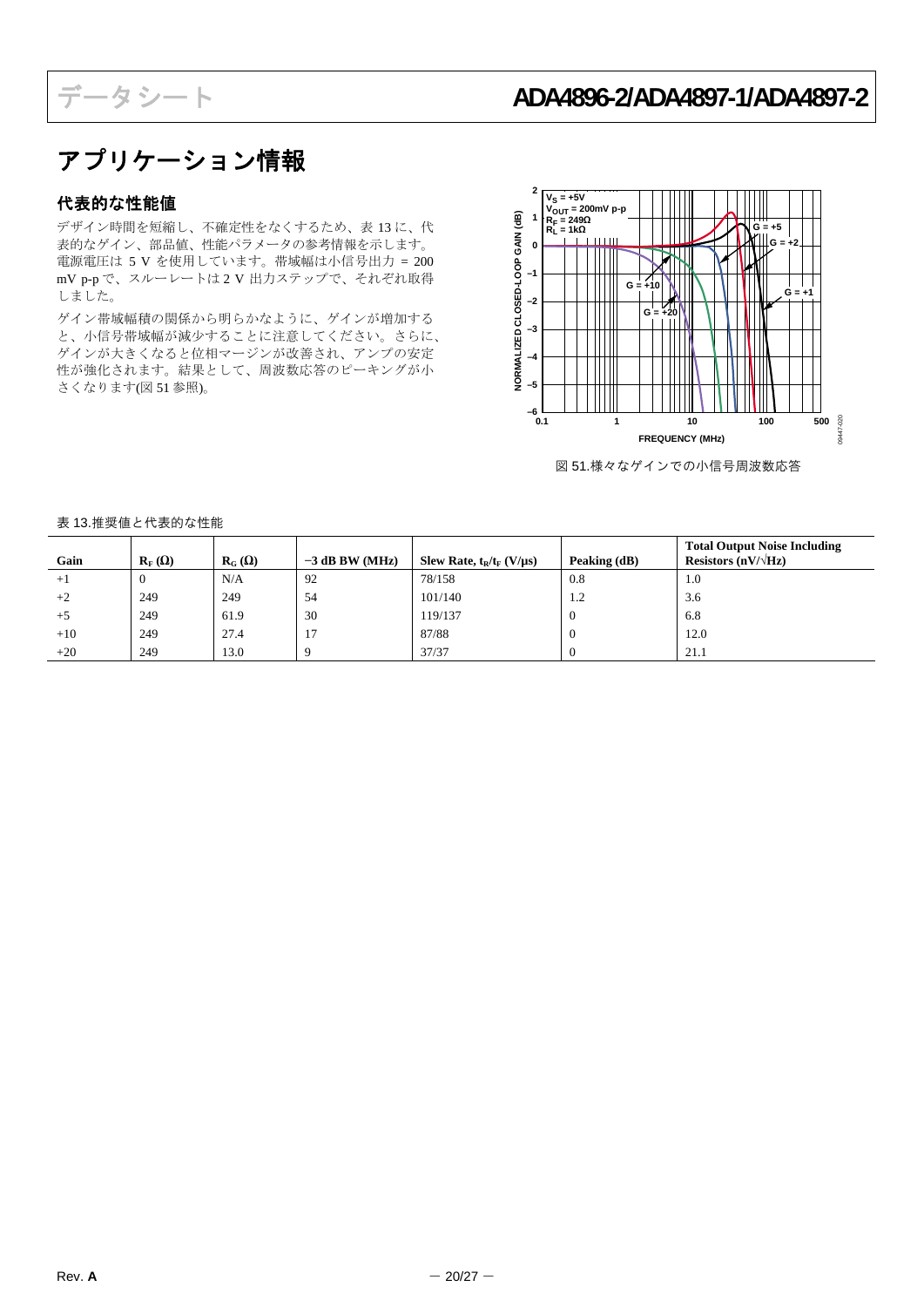## <span id="page-20-0"></span>低ノイズの可変ゲイン・アンプ



図 52[.ADA4896-2](http://www.analog.com/jp/ADA4896-2)と[ADG633](http://www.analog.com/jp/ADG633)を使用した、低抵抗負荷を駆動する低ノイズ可変ゲイン・アンプの構成

可変ゲイン・アンプを使用すると、広範囲な入力信号を処理す ることができます。従来型可変ゲイン・アンプでは、反転入力 に接続される帰還ループ内にスイッチを使用しています。この スイッチ抵抗によりアンプのノイズ性能が低下し、さらに反転 入力ノードの容量が大きくなります。このノイズと容量の問題 は、低ノイズ・アンプの場合は特に困難になります。また、ス イッチ抵抗は望ましくない非直線性ゲイン誤差の原因になりま す。

図 52 に、可変ゲイン・アンプで使用される技術革新的なスイッ チング技術を示します。ここでは、[ADA4896-2](http://www.analog.com/jp/ADA4896-2)の 1 nV/Hz ノイ ズ性能が維持されると同時に非直線性ゲイン誤差が大幅に小さ くなっています。この技術を使用すると、最小容量を持つスイ ッチを選択して、回路の帯域幅を最適化することができます。

図 52 に示す回路で、スイッチには[ADG633](http://www.analog.com/jp/ADG633)で実現し、S1Aおよ びS2Aがオンか、またはS1BおよびS2Bがオンになるように設定 されています。この例では、S1AとS2Aのスイッチがオンのとき、 初段ステージ・アンプ・ゲイン = +4 に、S1BとS2Bのスイッチ がオンの時、初段ステージ・アンプ・ゲイン = +2 に、それぞれ なります。 [ADG633](http://www.analog.com/jp/ADG633)の 1 つ目のセットのスイッチは帰還ループ の出力側に配置され、2 つ目のセットのスイッチはポイント (V1 またはV2)のサンプルに使われます。ここでは、スイッチ抵抗と 非直線性抵抗は問題になりません。この方法では、ゲイン誤差 を小さくすると同時に[ADA4896-2](http://www.analog.com/jp/ADA4896-2)のノイズ性能が維持されます。

S2AとS2Bのサンプリング・スイッチのインピーダンスにより、 出力バッファの入力バイアス電流が問題を発生することがある ことに注意してください。 両サンプリング・スイッチは、電圧 ばかりではなく温度に対しても非直線です。これが問題となる 場合は、[ADG633](http://www.analog.com/jp/ADG633) (S3B)の未使用スイッチを出力バッファの帰還 パス内に配置して、バイアス電流のバランスをとります (図 52 参照)。

さらに、入力アンプのバイアス電流により、出力にオフセット が発生してゲイン設定により変化します。入力アンプと出力バ ッファはモノリシックであるため、バイアス電流の相対的な一 致を利用して、変化するオフセットを相殺させることができま す。スイッチ S2A に直列に RF2 と RF1 の差に等しい抵抗を接続 すると、オフセット電圧はさらに安定します。

次式は、V1 でサンプリングすると、ゲイン誤差なしで所望の信 号ゲインが得られることを示しています。Rs はスイッチ抵抗で す。V2 は同じ方法で導出することができます。

$$
V_{0I} = V_{IN} \times \left(1 + \frac{R_{FI} + R_{SI}}{R_{GI}}\right)
$$
 (7)

$$
VI = V_{0I} \times \left(\frac{R_{FI} + R_{GI}}{R_{FI} + R_{GI} + R_{SI}}\right)
$$
 (8)

式1を式2に代入すると、次式が得られます。

$$
VI = V_{IN} \times \left(1 + \frac{R_{FI}}{R_{GI}}\right) \tag{9}
$$

V<sub>01</sub> によりゲイン誤差なしで所望の信号ゲインが得られる場合、 バッファされた出力 Vo にもゲイン誤差がないことに注意して ください。 図 53 に、Vmでの回路の正規化周波数応答を示しま す。



図 53.V<sub>02</sub>/V<sub>IN</sub>の周波数応答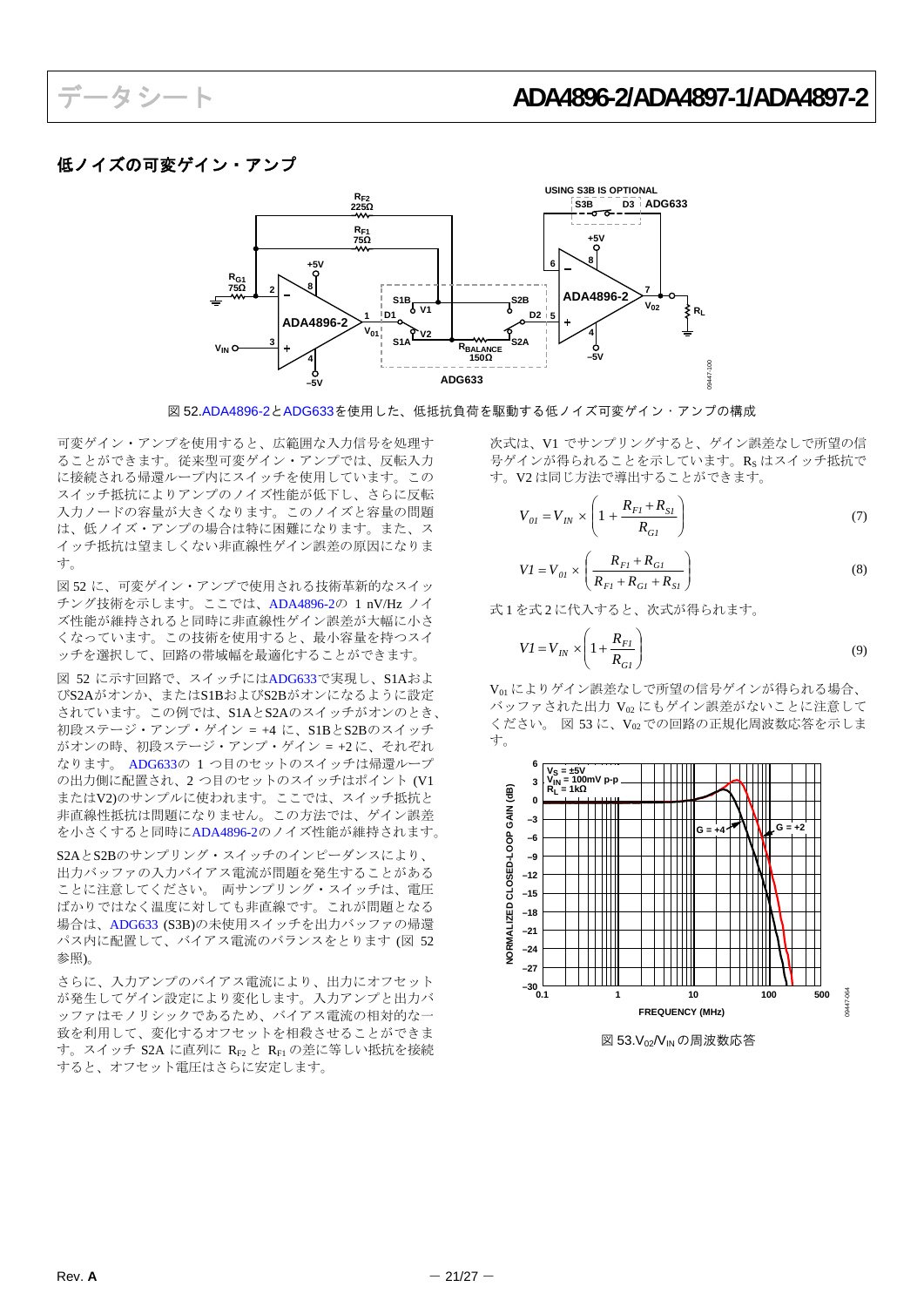## <span id="page-21-0"></span>医用超音波アプリケーション



図 54.超音波システムの簡略化したブロック図

### 超音波システムの概要

中でも医用超音波システムは、今日広く使用されている最も高 度な信号処理システムです。超音波システムでは、人体へ音響 エネルギーを送信し、反射を受信/処理して、内部器官と構造の イメージの発生、血流と組織の動きのマッピング、正確な血流 速度情報の提供を行うことができます。 図 54 に、簡略化した超 音波システムのブロック図を示します。

超音波システムは、時間ゲイン制御 (TGC) 動作と連続波 (CW) ドプラー動作の 2 つのメイン動作から構成されています。 [AD9279](http://www.analog.com/jp/AD9279)では、これらの 2 つの動作に不可欠な部品を 1 個のICに 内蔵しています。このデバイスは、低ノイズ・プリアンプ (LNA)付きの 8 チャンネル可変ゲイン・アンプ (VGA)、折り返 し防止フィルタ (AAF)、A/Dコンバータ (ADC)、プログラマブ ルな位相回転機能付きのI/Q復調器を内蔵しています。超音波シ ステムでの[AD9279](http://www.analog.com/jp/AD9279)の使用方法については、[AD9279](http://www.analog.com/jp/AD9279) データシー トを参照してください。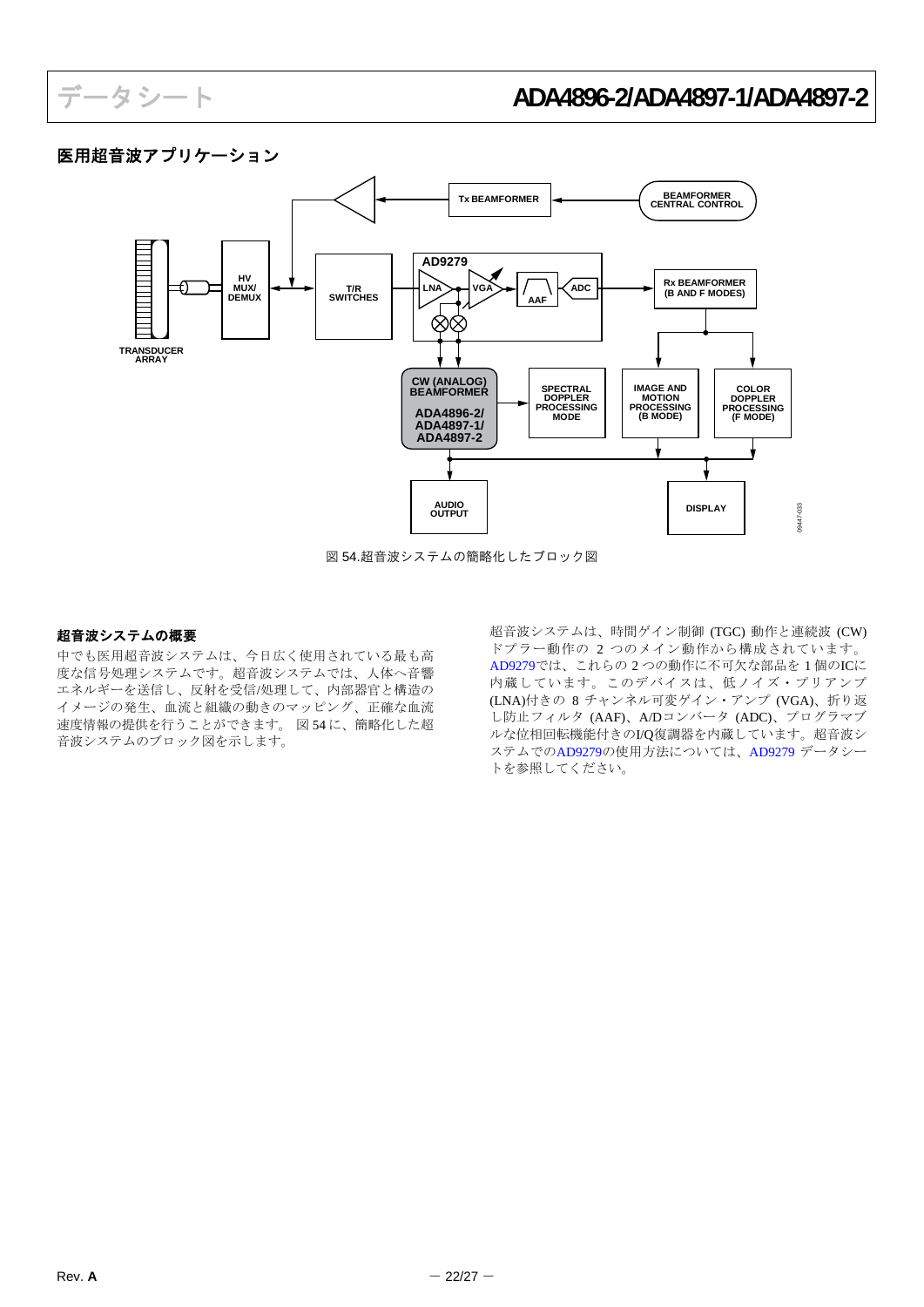#### 超音波システムでの**[ADA4896-2](http://www.analog.com/jp/ADA4896-2)/[ADA4897-1](http://www.analog.com/jp/ADA4897-1)/[ADA4897-2](http://www.analog.com/jp/ADA4897-2)**



図 55.[ADA4896-2](http://www.analog.com/jp/ADA4896-2)/[ADA4897-1/](http://www.analog.com/jp/ADA4897-1)[ADA4897-2](http://www.analog.com/jp/ADA4897-2)をフィルタ、I/V コンバータ、電流加算器、[AD9279](http://www.analog.com/jp/AD9279) I/Q出力の後ろのADC ドライバとして使用

[ADA4896-2](http://www.analog.com/jp/ADA4896-2)[/ADA4897-1](http://www.analog.com/jp/ADA4897-1)[/ADA4897-2](http://www.analog.com/jp/ADA4897-2)は、[AD9279](http://www.analog.com/jp/AD9279)のI/Q復調器の後 ろで超音波アプリケーション内のCW ドプラー・パスで使用され ています。ドプラー信号は一般に 100 Hz~100 kHzです。 [ADA4896-2](http://www.analog.com/jp/ADA4896-2)[/ADA4897-1](http://www.analog.com/jp/ADA4897-1)[/ADA4897-2](http://www.analog.com/jp/ADA4897-2)は低ノイズ・フロアと広いダ イナミックレンジを持つため、弱いドプラー信号の処理に対し て優れた選択肢になっています。

[ADA4896-2](http://www.analog.com/jp/ADA4896-2)[/ADA4897-1](http://www.analog.com/jp/ADA4897-1)[/ADA4897-2](http://www.analog.com/jp/ADA4897-2)は、レールtoレール出力と大 きな出力電流駆動能力を持つため、I/V コンバータ、電流加算器、 ADC ドライバに適しています。

図 55 に、[AD9279](http://www.analog.com/jp/AD9279)の 8 チャンネルすべての接続ブロック図を示 します。[ADA4896-2](http://www.analog.com/jp/ADA4896-2) アンプの 2 ステージが使用されています。 最初のステージはI/V変換を行い、復調プロセスから生ずる高周 波をフィルタします。[ADA4896-2](http://www.analog.com/jp/ADA4896-2) アンプの 2 番目のステージは、 複数の[AD9279](http://www.analog.com/jp/AD9279) デバイスの出力電流の加算、ゲインの提供、 [AD7982](http://www.analog.com/jp/AD7982) デバイス(18 ビット SAR ADC)の駆動に使われています。

CW 信号パスの出力換算ノイズは、LNA ゲイン、最初のステー ジの加算アンプの選択、RFILTの値に依存します。出力換算ノイ ズを求めるためには、アクティブ・ローパス・フィルタ (LPF) の値 RA、RFILT、CFILTを知ることが重要です(図 55)。1 個の [AD9279](http://www.analog.com/jp/AD9279)の 8 チャンネルすべての代表的なフィルタ値は、RA = 100 Ω、RFILT = 500 Ω、CFILT = 2.0 nFです。これらの値により 100 kHz単極LPFが構成されています。

I/V コンバータのゲインは、フィルタ抵抗RFILTを大きくすること により増やすことができます。コーナー周波数を一定に維持す るときは、フィルタ・コンデンサCFILTを同じファクタだけ減少 させます。ゲインの大きさを制限するファクタは、I/V コンバー タ用に選択したオペアンプ (この例では[ADA4896-2](http://www.analog.com/jp/ADA4896-2)[/ADA4897-](http://www.analog.com/jp/ADA4897-1) [1](http://www.analog.com/jp/ADA4897-1)[/ADA4897-2\)](http://www.analog.com/jp/ADA4897-2)の出力振幅と駆動能力です。すべてのアンプには 駆動能力の限界があるため、加算するチャンネル数は有限にす る必要があります。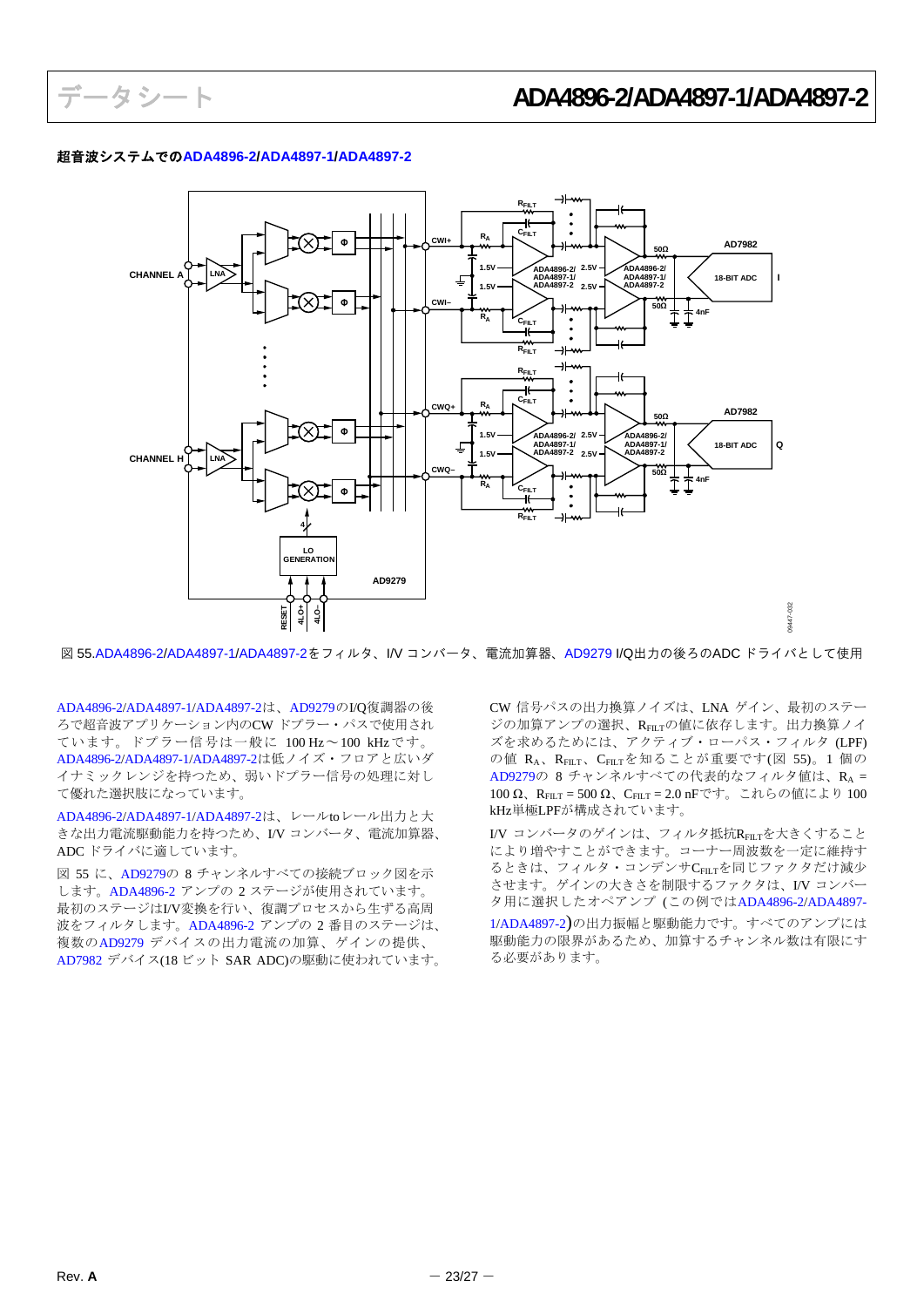### <span id="page-23-0"></span>レイアウト時の考慮事項

最適性能を得るためには、ボード・レイアウト、信号ルーティ ング、電源バイパス、グラウンド接続に注意する必要がありま す。

#### グラウンド・プレーン

[ADA4896-2](http://www.analog.com/jp/ADA4896-2)[/ADA4897-1](http://www.analog.com/jp/ADA4897-1)[/ADA4897-2](http://www.analog.com/jp/ADA4897-2)の入力と出力の下と周囲の領 域にグラウンドを設けないことが重要です。グラウンド・プレ ーンとデバイスの入力パッドおよび出力パッドとの間に形成さ れる浮遊容量が、高速アンプ性能を決定します。反転入力の浮 遊容量とアンプ入力容量により、位相マージンが低下して、安 定性が損なわれます。出力の浮遊容量により帰還ループ内に極 が形成されて、位相マージンが低下し、回路が不安定になります。

#### 電源のバイパス

[ADA4896-2](http://www.analog.com/jp/ADA4896-2)[/ADA4897-1](http://www.analog.com/jp/ADA4897-1)[/ADA4897-2](http://www.analog.com/jp/ADA4897-2)の性能では、電源のバイパス が重要です。各電源ピンからグラウンドへのコンデンサの並列 接続が最適です。小さい値の電解コンデンサほど優れた高周波 応答を提供しますが、大きな値の電解コンデンサほど優れた低 周波性能を提供します。

異なる値とサイズのコンデンサの並列接続は、広い周波数帯域 で電源ピンの AC インピーダンスを小さくするのに役立ちます。 これは、ノイズのアンプへの混入を小さくするのに重要です。 特にアンプの PSRR がロールオフし始める場合には重要です。 これは、バイパス・コンデンサが PSRR 性能の低下を小さくす ることに役立つためです。

最小値のコンデンサをアンプと同じ側のボードに、かつアンプ の電源ピンの近くに配置する必要があります。コンデンサのグ ラウンド端子はグラウンド・プレーンへ直接接続する必要があ ります。

0508 ケース・サイズの 0.1 µF セラミック・コンデンサを使用す ることが推奨されます。0508 ケース・サイズは、小さい直列イ ンダクタンスと優れた高周波性能を提供します。10 µF の電解コ ンデンサは、0.1 µF と並列に接続する必要があります。回路パ ラメータに応じて、コンデンサの追加により性能を強化するこ とができます。各回路は異なるので、最適性能を得るためには 個別に解析する必要があります。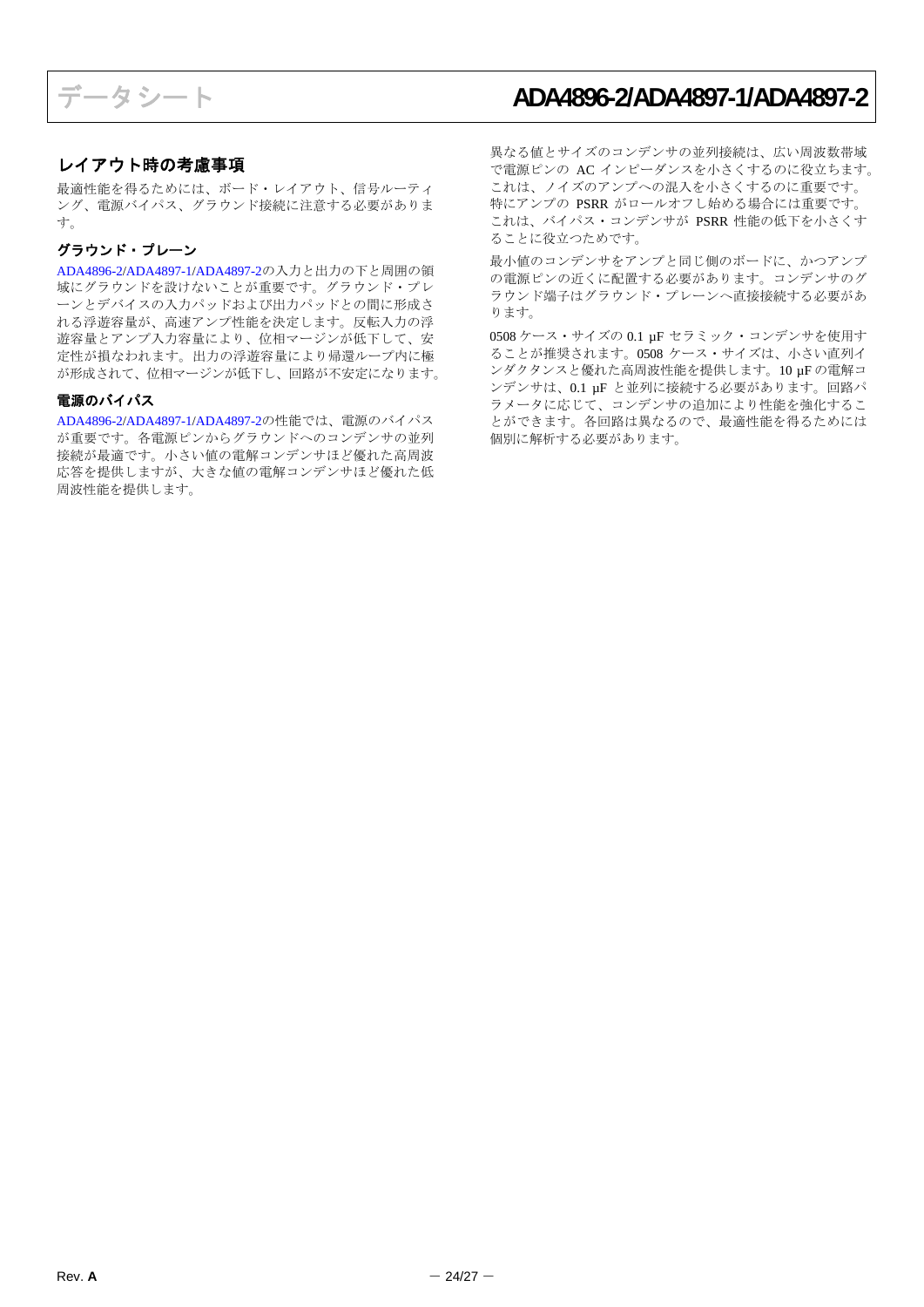## <span id="page-24-0"></span>外形寸法

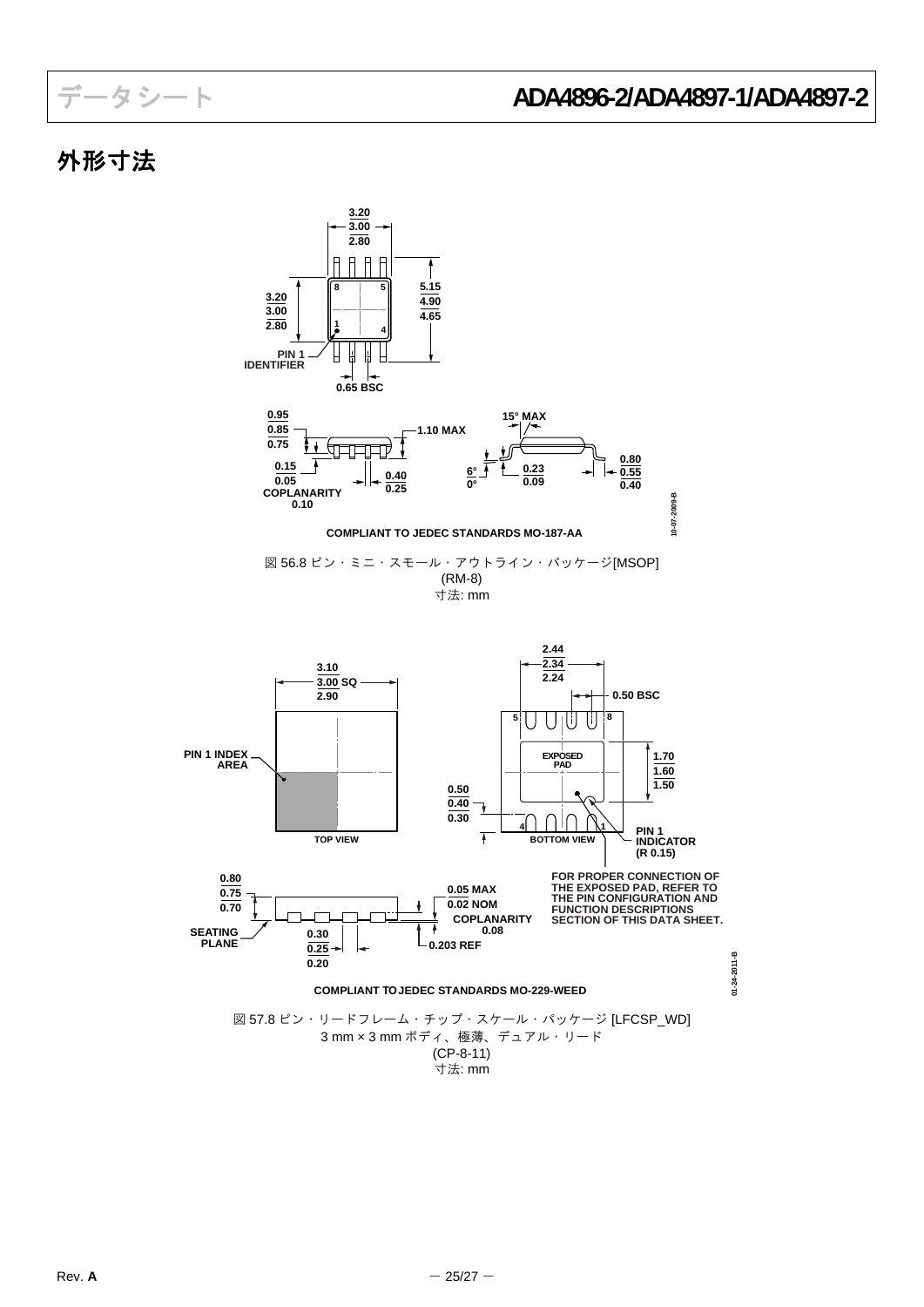**012407-A**



**CONTROLLING DIMENSIONS ARE IN MILLIMETERS; INCH DIMENSIONS (IN PARENTHESES) ARE ROUNDED-OFF MILLIMETER EQUIVALENTS FOR REFERENCE ONLY AND ARE NOT APPROPRIATE FOR USE IN DESIGN. COMPLIANT TO JEDEC STANDARDS MS-012-AA**

図 58.8 ピン標準スモール・アウトライン・パッケージ[SOIC\_N] ナロー・ボディ (R-8) 寸法: mm (インチ)



寸法: mm